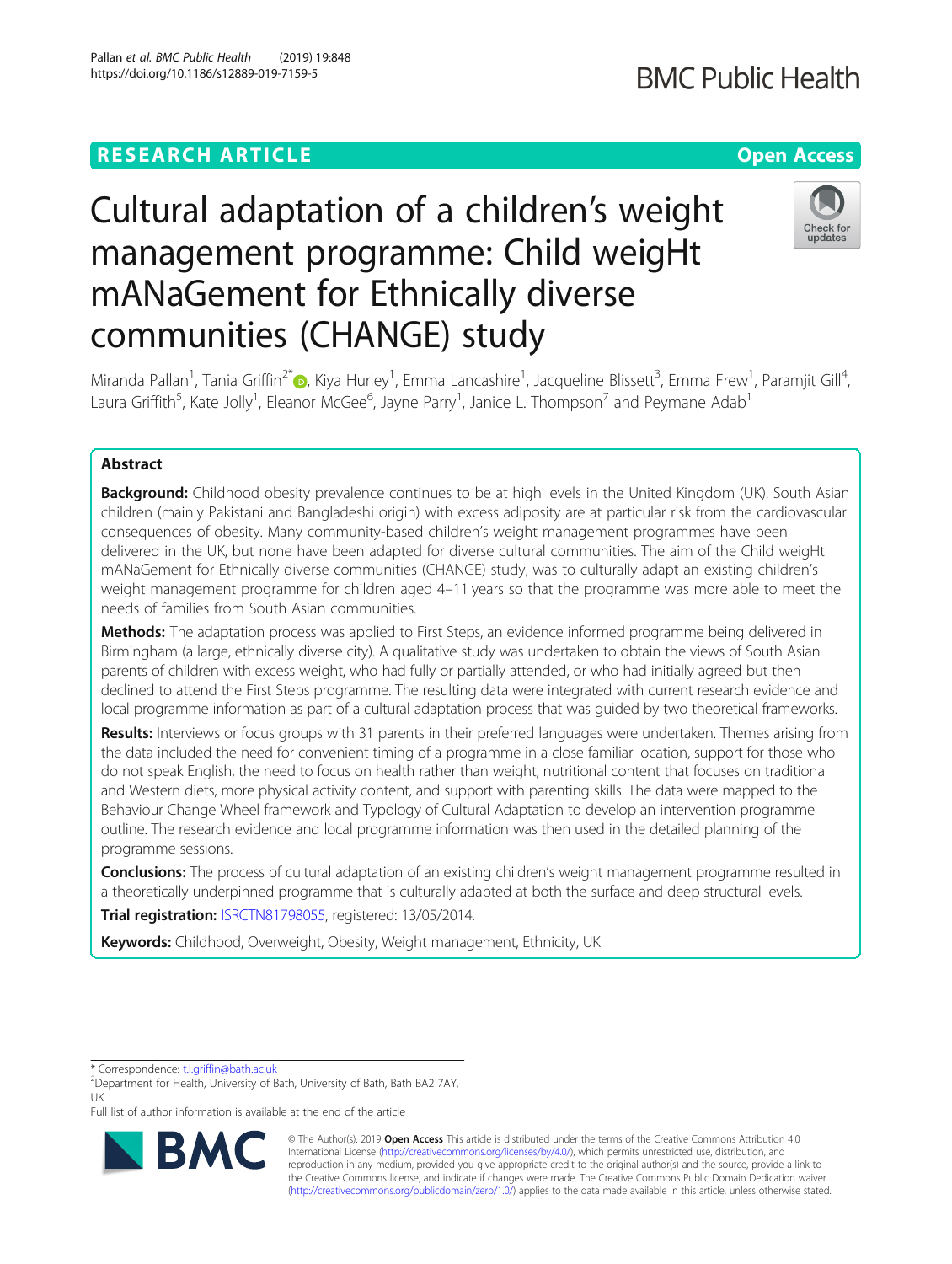#### Background

Childhood obesity is an ongoing public health problem in the United Kingdom (UK) with 20% of children aged 11 years experiencing obesity [\[1](#page-19-0)]. South Asian children in the UK experience even higher obesity levels (26 and 28% in 11 year old Pakistani and Bangladeshi children respectively [[2\]](#page-19-0)), and are more vulnerable to the cardiovascular consequences of adiposity both in childhood [\[3](#page-19-0)] and adulthood [\[4\]](#page-19-0). The last few decades have seen an exponential increase in childhood obesity, and alongside this, a number of behavioural programmes to assist children and families in managing their weight have been developed. More intensive, hospital clinic-based programmes have been offered for children with severe obesity, but in the UK, there has also been a focus on the development of community-based weight management programmes for children and their families, aimed at children with excess weight [[5\]](#page-19-0).

Systematic reviews and meta-analyses indicate that community-based weight management programmes for children result in a modest reduction in Body Mass Index (BMI) z-score (approximately 0.1 units 6 months post-intervention) [\[5](#page-19-0), [6\]](#page-19-0). There is evidence that even very small reductions in BMI z-score can lead to lower cardiometabolic risk [[7](#page-19-0)]. In the preadolescent age group, interventions that address both diet and physical activity, include behavioural elements, and involve parents have been shown to be the most promising [\[6](#page-19-0), [8](#page-19-0), [9](#page-19-0)].

Cultural adaptation is the process of developing interventions, based on pre-existing programmes and materials, that conform with the characteristics of the specified cultural communities  $[10]$  $[10]$ . There are few examples of cultural adaptation of children's weight management programmes. Two USA-based Randomised Controlled Trials (RCT) which evaluated culturally adapted interventions, one targeting Chinese American children aged  $8-10$  years  $[11]$  $[11]$  and the other a mixed population of Hispanic, Black and White children aged 8–16 years [[12\]](#page-19-0), have reported small to moderate sustained reductions in BMI z-score in the intervention compared with the control groups. In the UK, one small RCT ( $n = 72$ ) has been undertaken to evaluate the effectiveness of a family-based behavioural treatment programme, developed in the USA, targeting children with obesity in an ethnically and socioeconomically diverse community. The programme was not culturally adapted and did not have a significant effect on weight [\[13\]](#page-19-0). No culturally adapted interventions have previously been evaluated in the UK.

Theoretical approaches have been lacking concerning the process of cultural adaptation of both children's weight management and health promotion programmes in general [\[14\]](#page-19-0). A theory-based approach to cultural adaptation of health promotion programmes is required, and the success of these adapted programmes needs to be evaluated by directly comparing adapted with standard programmes [\[15\]](#page-19-0). Retention of families in weight management programmes is important, as evidence suggests that better programme attendance leads to more weight loss [\[16](#page-19-0)]. Lower retention has been associated with certain programme characteristics (e.g. large group sizes [[17\]](#page-19-0)) but is also more common among children from certain minority ethnic families [[18](#page-19-0), [19](#page-19-0)], thus further highlighting the need for cultural adaptation of these programmes so that they better meet the needs of a wider range of families.

The aim of the first phase of the Child weigHt mANaGement for Ethnically diverse communities (CHANGE) study, was to culturally adapt a community weight management programme for primary school aged children. The programme selected to be adapted was a locally developed programme, incorporating elements of evidencebased child weight management programmes and taking into account the characteristics of the local population. Routine attendance data from this programme showed that it had poorer retention rates for children and families from Pakistani and Bangladeshi communities. Therefore, the purpose of the adaptation was to better meet the needs of families from Pakistani and Bangladeshi communities, thereby increasing their retention rates within the programme. This paper reports the process of cultural adaptation and the resulting adapted programme. Participant acceptability of and retention in the adapted programme has been evaluated in a subsequent feasibility study, which has been reported separately [[20\]](#page-19-0).

#### Methods

#### Setting

The study took place in Birmingham, the second largest UK city with a population of 1.1 million. Forty-two percent of all residents are from minority ethnic communities. Pakistani and Bangladeshi children comprise 26% of the Birmingham population aged 0–15 years [\[21](#page-19-0)]. At the time of the study a group-based child weight management programme, First Steps, was available across the city. The programme was delivered as weekly one-hour sessions over 5–7 weeks in community venues, covering nutrition education, physical activity promotion and the promotion of positive lifestyle behaviour changes. The programme was aimed at parents/carers; children attended only the first and last sessions to have their heights and weights measured. All families resident in Birmingham with a child aged 4–11 years with excess weight (BMI over the 91st centile of the UK 1990 growth reference charts [\[22\]](#page-19-0)) and able to participate in a group setting were eligible to attend the programme. Children could be referred to the programme by a health professional, the child's school, or families could self-refer. Children identified as having excess weight through the National Child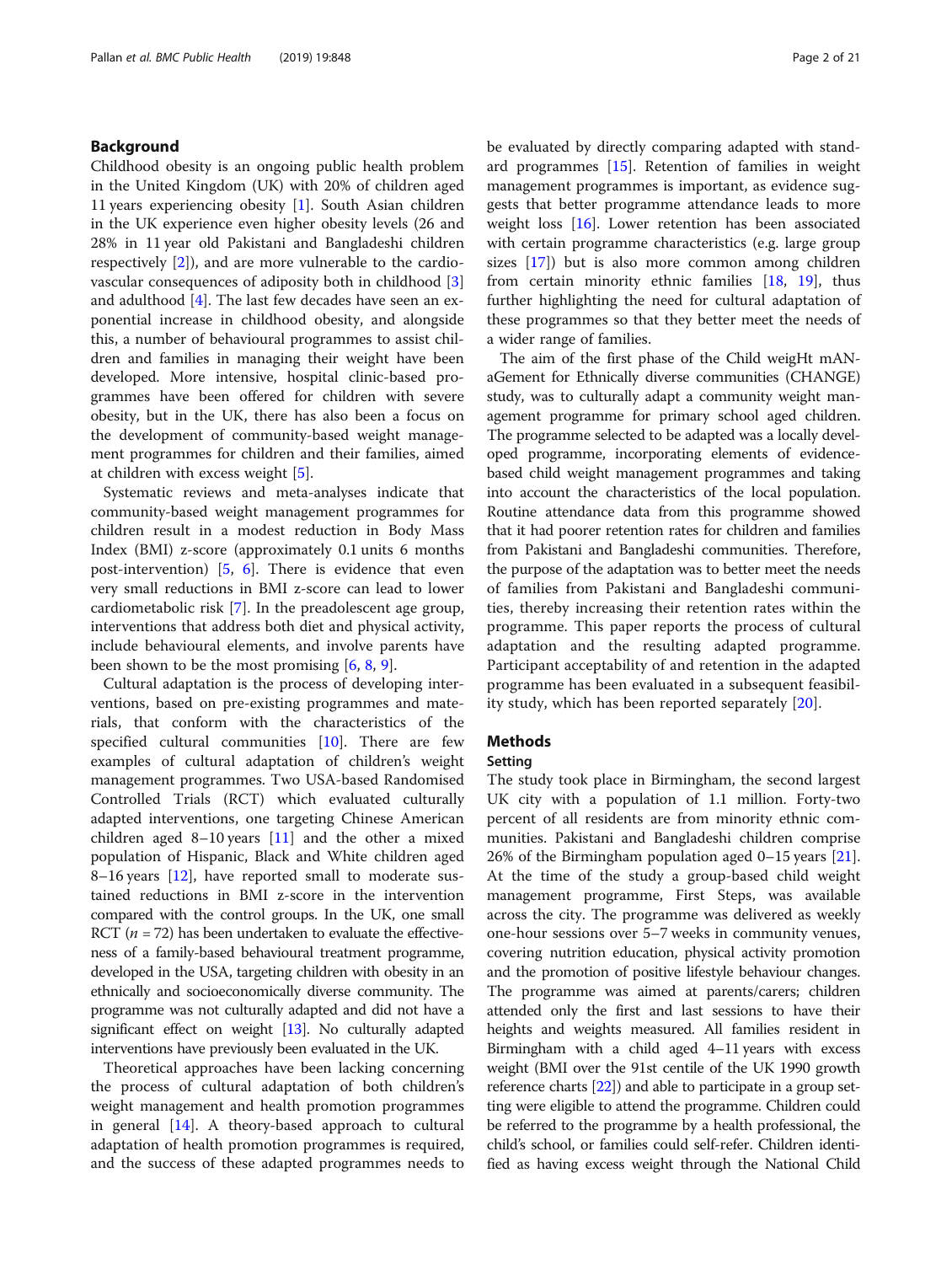Measurement Programme (a surveillance programme to provide data on weight indicators in primary school-aged children) were also referred to the programme.

#### Programme selected for adaptation

First Steps was a children's weight management programme developed by the service providers, based on their previous experience of delivering evidence-based programmes [[23,](#page-19-0) [24](#page-19-0)], and tailored for the local population. Given Birmingham's cultural diversity, there was a focus on parental engagement with access to interpreters, and programme material had a high pictorial content and referred to culturally appropriate foods. Despite this, Pakistani and Bangladeshi families who started the programme were less likely to complete it than families of other ethnicities (40% of Pakistani and Bangladeshi families completed it compared with 65% of families from other ethnic groups). Data collected routinely at the first and last sessions indicated that children achieved an average reduction in BMI z-score of 0.1 at programme end. This is in line with reported differences in BMI z-scores between intervention and control groups in randomised controlled trials of behavioural child weight management programmes [[6](#page-19-0)]. Given the existing tailoring to the local population and evidence of effect on children's weight, the programme provided a good foundation on which to develop a further culturally adapted programme, with the particular intention of increasing retention of families from Pakistani and Bangladeshi communities in the programme.

#### Study design

The theoretical and modelling stages of the UK Medical Research Council (MRC) framework for the development and evaluation of complex health interventions [[25,](#page-19-0) [26\]](#page-19-0) guided the cultural adaptation process. The adaptation process was informed by three main information sources: 1) data from a qualitative study exploring the experiences and viewpoints of Pakistani and Bangladeshi families who had participated in or who had initially agreed but then declined to participate in the First Steps programme; 2) local information from the First Steps programme providers; and 3) existing children's weight management literature. Two specific theoretical frameworks were used in parallel in the adaptation process: a framework for the development of behaviour change interventions, and a programme theory and adaptation typology to guide the adaptation of health promotion programmes for minority ethnic groups [[15,](#page-19-0) [27](#page-19-0)]. An advisory panel comprising Pakistani and Bangladeshi parents of primary school-aged children also provided advice during the adaptation process. Ethical approval was received from the Edgbaston Local Research Ethics Committee in July 2014 (14/WM/1036).

#### Qualitative study with Pakistani and Bangladeshi parents

Community Researchers from Pakistani and Bangladeshi communities in Birmingham with qualitative research experience (AA; female and of Pakistani heritage, and MB and SK; both female and of Bangladeshi heritage) were recruited to assist the core research team (TG (research fellow in Public Health with mixed methods research experience) and LG (lecturer in healthcare anthropology with extensive qualitative research experience); both female and of white British heritage) in undertaking this qualitative data collection. The Community Researchers did not have pre-existing relationships with participants prior to the study, but were able to communicate in Urdu, Bengali or Sylheti where necessary, and understand the cultural context of participating families.

The First Steps programme provider (Birmingham Community Healthcare NHS Trust) identified all Pakistani and Bangladeshi families who had been invited to take part in the programme from September 2013 to July 2014. The families were categorised into either: (i) attended 60% or more of the First Steps programme ('completers'); (ii) started the First Steps programme but attended less than 60% ('non-completers'); or (iii) did not attend the programme ('non-attenders'). Parents from completing families were invited to participate in a focus group (FG) at a community venue. FGs were the preferred method of data collection as they explicitly use group interaction as a way of stimulating discussion [[28\]](#page-19-0). However, we recognised that parents from nonattending and non-completing families may find it challenging to attend a FG, and so they were invited to participate in a one-to-one interview, which gave greater flexibility for them in terms of the timing and venue of the interview. Face to face interviews were preferred but telephone interviews were offered if this was not possible. We aimed to recruit 15 'non-completers' and 15 'non-attenders' to participate in interviews, and to hold 3–5 FGs with 'completers', with a contingency of recruiting more participants if data saturation was not felt to be achieved. All participants received a £10 shopping voucher following successful completion of the interview/FG.

Parents were initially contacted by telephone and a participant information pack was posted to those who expressed an interest in study participation. A further telephone call was made and if the parent agreed to participate, an interview or attendance at a FG was arranged. Parents who did not speak English were telephoned by a Community Researcher in their preferred language.

Interviews took place in the participant's home and FGs at a convenient community location. Participants gave written informed consent and completed a short questionnaire before the interview or FG commenced. The interviews and FGs were conducted either by a core researcher or Community researcher in the participant's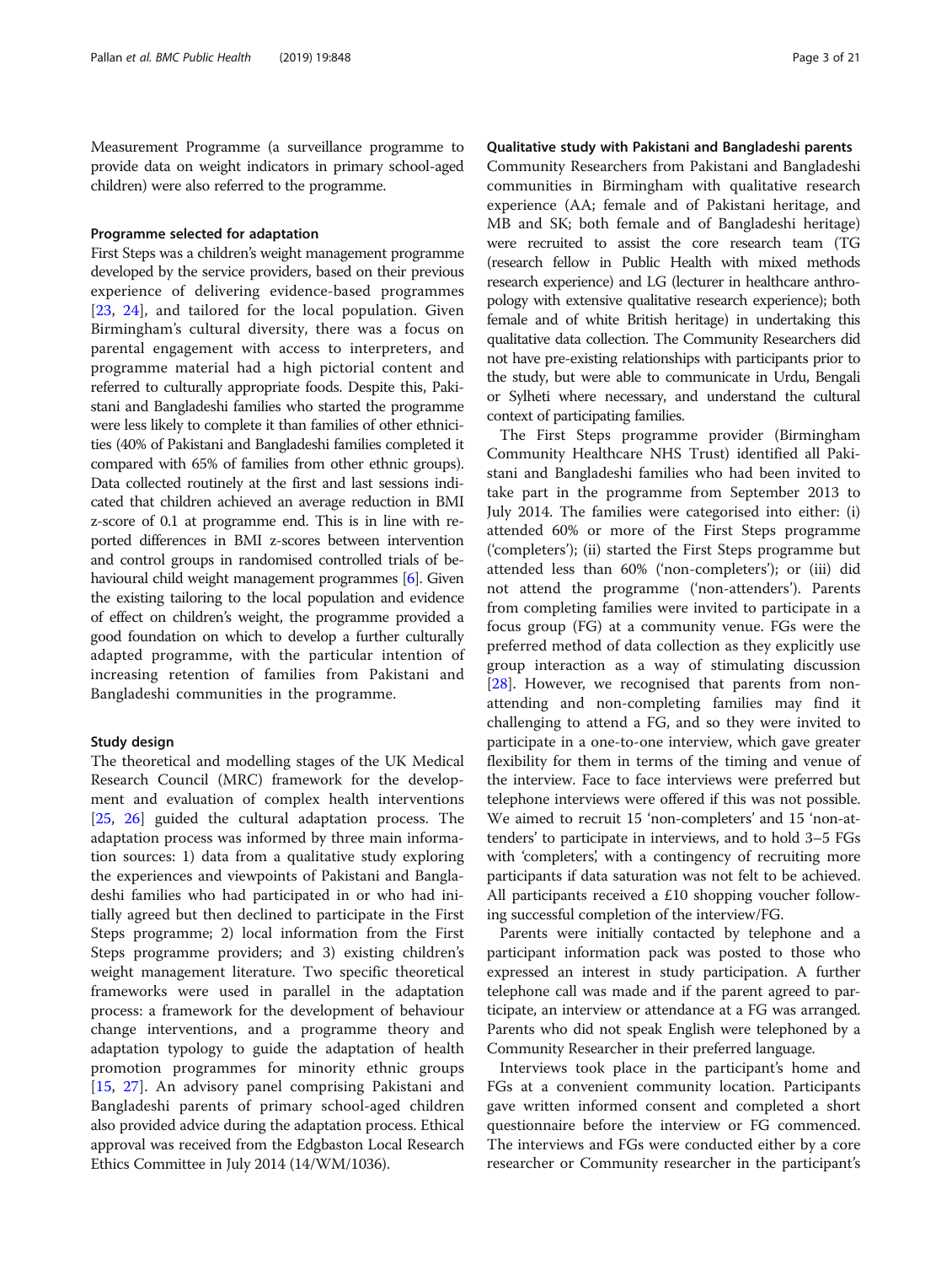preferred language. An additional researcher was present as an observer at the FGs. Semi-structured interview and focus group schedules, informed by literature and input from the study Parent Advisory Panel, were used to guide discussions. The research questions that were explored are shown in Table 1. Interviews and FGs were audio-recorded and transcribed. Community researchers translated and transcribed interviews and FGs that were not conducted in English. A sample of translated transcripts was checked using the audio-recording by an independent researcher with the relevant language skills.

Data analysis was conducted using NVivo 10 (QSR International Pty Ltd. Version 10, 2012) and was guided by thematic analysis approaches [\[29](#page-19-0)]. Two researchers (TG and LG) reviewed 50% each of the transcripts independently and identified codes to apply to the data. The researchers discussed their coding and agreed on a final coding framework, which they then applied to all transcripts. Overarching themes were identified, which included commonalities and differences between the three participant groups.

#### Information from the existing children's weight management service

Direct observation of the First Steps children's weight management programme was undertaken by a researcher (TG) to assess structure, content, delivery and participant response. In addition, a series of consultations were undertaken with the two service managers over a period of 3 months to enable an understanding of the existing infrastructure and processes. The managers were also asked to identify any issues with the existing programme from their perspective.

#### Review of children's weight management literature

A comprehensive guideline on managing overweight and obesity in children was published in 2013 by the UK National Institute for Health and Care Excellence (NICE)

Table 1 Research questions explored in phase 1 interviews and focus groups with Pakistani and Bangladeshi parents of overweight and obese children

Research question

What are the participants' experiences of the First Steps programme?

What are the barriers and facilitators to participating in and completing the programme?

Which aspects of the structure, content and delivery of the programme are perceived as problems?

What aspects of the structure, content and delivery of the programme are valued?

What information, content or format would increase the appeal of the programme?

What might need to change about the current programme to ensure its cultural relevance?

[[5\]](#page-19-0). Two evidence reviews were undertaken to support development of this guideline, focusing on: 1) the effectiveness and cost-effectiveness of interventions to manage children's weight [[30\]](#page-20-0); and 2) the barriers and facilitators to implementing weight management programmes for children [\[31](#page-20-0)]. In addition a systematic review of behaviour change techniques that are effective in influencing obesity-related behaviours in children was published in 2013 [\[32](#page-20-0)]. These reviews, together with more recent evidence on effective children's obesity interventions, informed the planning of the adapted programme to ensure that it was coherent with established evidence.

#### Cultural adaptation process

The adaptation process was guided in parallel by two theoretical frameworks: The Behaviour Change Wheel (BCW) by Michie et al. [\[27](#page-19-0), [33](#page-20-0)] and the Typology of Cultural Adaptation and Programme Theory of health promotion interventions by Liu et al [[15](#page-19-0)]. The BCW has been developed from 19 behaviour change frameworks and was used to ensure the target behaviours, pathways to change, and adaptations made to address these were clearly articulated. Three target behaviours requiring change were identified; the first was programme attendance and the other two were behaviours that directly influence weight (dietary intake and physical activity). The capability, opportunity, motivation and behaviour (COM-B) model at the centre of the BCW enabled us to gain a theoretical understanding of the factors preventing Pakistani and Bangladeshi families from adopting the desired behaviours. This was achieved through the mapping of qualitative data from parents onto the different elements of the COM-B model (physical and psychological capability, physical and social opportunity, and reflective and automatic motivation). From this understanding of the factors influencing the target behaviours identified for change we were able to select the relevant intervention functions (categories of mechanisms by which interventions may have their effects) from the nine outlined in the BCW that correspond to elements of the COM-B model. This informed the detailed intervention planning.

The second framework, the Typology of Cultural Adaptation and Programme Theory proposed by Liu et al. [[15](#page-19-0)], ensured that appropriate cultural adaptations were considered for inclusion in the adapted intervention across all aspects of the programme and at all stages of the programme cycle (i.e. conception/planning, promotion, recruitment, implementation, retention, evaluation, outcome, and dissemination). The 46-item typology has been constructed from a systematic review of health promotion programmes targeting smoking, diet and physical activity, which have been adapted for minority ethnic groups. The typology was used to identify the most appropriate type of cultural adaptations to address the themes identified in the qualitative data obtained from Pakistani and Bangladeshi parents.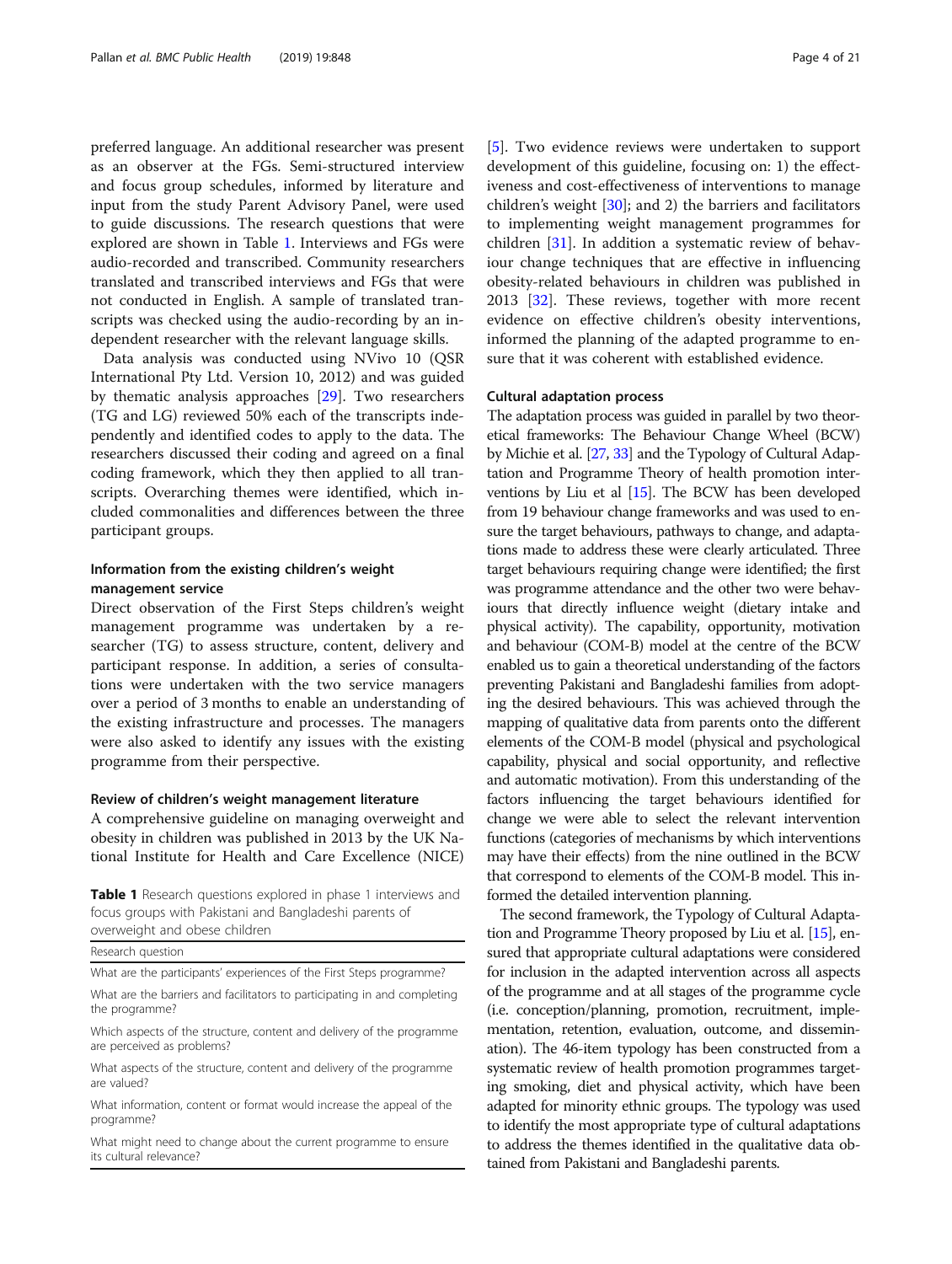#### Detailed intervention planning

The identified BCW intervention functions and the types of cultural adaptation provided the outline for the detailed planning of the adapted programme. The local information from direct observation and the service providers, and the relevant literature were used to further inform the process. Consideration was also given to the flexibility of programme delivery to ensure suitability for children of different ages. The planning process was iterative to ensure that the final programme design was coherent with: a) the identified intervention functions and adaptation types; b) the qualitative data; c) local service information; and d) the children's weight management literature. Figure 1 summarises the intervention adaptation methodology.

#### Results

#### Findings from qualitative study with Pakistani and Bangladeshi parents

In total, 31 parents/carers participated in interviews and 12 participated in FGs. All participants were Muslim, 36 (84%) were Pakistani and 37 (86%) were female. Twentyone participants were 'non-attenders', 9 were 'non-completers' and 13 were 'completers'. Participant characteristics are shown in Table [2.](#page-5-0)

Of the 31 interviews, 27 were conducted face to face and 4 by telephone. Six interviews were in Urdu and 3 in Bengali. Length of interviews ranged from 15 to 47 min (average: 28 min). Once interviewees seemed to have no further comments, interviews were drawn to a close. Four FGs were completed. A further 3 were arranged but no participants attended. Two of the FGs were attended by 4 participants with the remainder having 2 participants. Two FGs were conducted in Urdu. The FG length ranged from 35 to 50 min.

Several themes emerged from the data. There was coherence across the three groups on several themes, but some themes were more prominent in some groups than others. Important logistical barriers to attending a family community weight management programme were raised by all participants. The majority of families reported that to attend the programme it would need to be in a close, familiar location at a convenient time. Some parents were concerned about children missing school and identified weekends as the most convenient time to attend, whilst others felt that children could take time out of school to attend. In contrast, after school sessions were commonly considered to be impractical due to many of the children attending religious classes at their local mosque at this time. This practice was also raised as a barrier to finding time for being physically active. Caring for younger siblings was cited as a barrier to attending by some parents, although it was also observed that younger siblings were often brought along to the sessions. Language barriers to participation existed for some parents from Pakistani and Bangladeshi communities who did not speak English. These were highlighted as a problem by some non-attenders at the initial recruitment stage. Once participants attended the programme, language barriers were less of an issue, particularly if interpreters were present (all participants were asked whether they required an interpreter prior to commencing the programme). Several English speaking participants discussed supporting other parents in the group who were struggling to understand.

The focus of the programme being on weight and obesity, rather than a positive focus on health was also a barrier. Some parents, particularly those who had not attended or completed the programme, considered that their child did not have a weight problem, or felt that they could not do anything to address their child's weight.

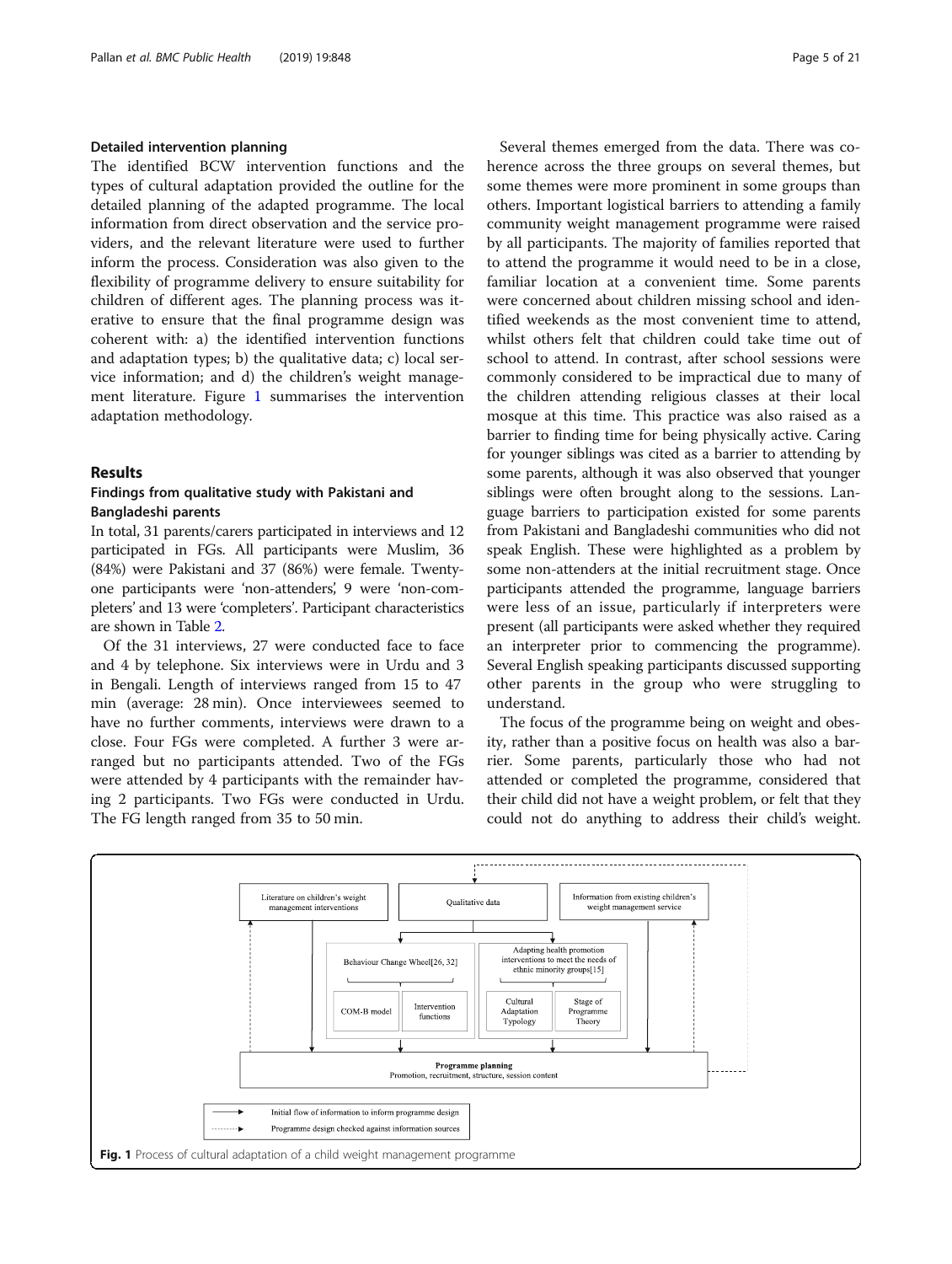|                                                | Completers     | Non-completers | Non-attenders | All participants |
|------------------------------------------------|----------------|----------------|---------------|------------------|
|                                                | $(n = 13)$     | $(n = 9)$      | $(n = 21)$    | $(n = 43)$       |
| Sex, n (%)                                     |                |                |               |                  |
| Male                                           | 3(23.1)        | 2(22.2)        | 1(4.8)        | 6(14.0)          |
| Female                                         | 10 (76.9)      | 7(77.8)        | 20 (95.2)     | 37 (86.0)        |
| Age of child <sup>a</sup> , median (IQR)       | 11.0(2.0)      | 11.5(3.0)      | 11.0(6.0)     | 11.0(3.0)        |
| Sex of child referred to the programme $(n)^a$ |                |                |               |                  |
| Male                                           | $\overline{7}$ | 5              | 8             | 20               |
| Female                                         | $\overline{7}$ | 5              | 14            | 26               |
| Relationship to the child, $n$ (%)             |                |                |               |                  |
| Mother                                         | 10 (76.9)      | 7(77.8)        | 20 (95.2)     | 37 (86.0)        |
| Father                                         | 3(23.1)        | 2(22.2)        | 1(4.8)        | 6(14.0)          |
| Ethnicity, n (%)                               |                |                |               |                  |
| Pakistani                                      | 12 (92.3)      | 8 (88.9)       | 16 (76.2)     | 36 (83.7)        |
| Bangladeshi                                    | 1(7.7)         | 1(11.1)        | 5(23.8)       | 7(16.3)          |
| Referral method, n (%b)                        |                |                |               |                  |
| Doctor                                         | 0(0.0)         | 2(22.2)        | 1(4.8)        | 3(7.0)           |
| School Nurse                                   | 2(15.4)        | 0(0.0)         | 3(14.3)       | 5(11.6)          |
| <b>NCMP</b>                                    | 9(69.2)        | 4(44.4)        | 12(57.1)      | 25 (58.1)        |
| Hospital/dietician referral                    | 1(7.7)         | 1(11.1)        | 2(9.5)        | 4(9.3)           |
| Leaflet/self-referral                          | 1(7.7)         | 2(22.2)        | 3(14.3)       | 6(14.0)          |
| Method of discussion, n (%)                    |                |                |               |                  |
| Interview                                      | 1(7.7)         | 9(100.0)       | 21 (100.0)    | 31(72.1)         |
| Focus group                                    | 12 (92.3)      | 0(0.0)         | 0(0.0)        | 12 (27.9)        |

<span id="page-5-0"></span>Table 2 Demographic characteristics of the 43 parents participating in the study

<sup>a</sup>1 completer, 1 non-completer, and 1 non-attender had two children who attended or were referred to the programme

**b**Percentages may not sum to 100 due to rounding

These families engaged less with the programme as its focus was on weight loss. However, data from these parents indicated that they recognised the value of healthy lifestyles and wanted to encourage their children to adopt healthy behaviours. Some parents who did not attend or complete the programme also highlighted that children were sensitive about attending for "weigh ins".

Another group of important themes related to the target audience, content and delivery of the programme. Most parents felt that a programme involving children in all the sessions would be of more value, as they felt that children need to learn how to change their behaviour first hand, and would respond more positively to messages relating to behaviour change if they were given by someone other than their parents. Interactivity within the programme was highlighted as important. Completing participants spoke of the value of the interactive elements of the programme. However, non-completing participants perceived that there was little interactive content and disliked the 'classroom' format of sessions. They also reported that they disliked receiving a high volume of written information. Many of the participants

expressed that there needed to be much more physical activity content in the programme, particularly getting the children to participate in physical activities during the sessions. They identified a range of barriers to physical activities in their daily lives which they thought should be addressed through the sessions. The group setting and the ability to share ideas and experiences amongst attending families was highly valued by many participants who had attended the programme. Some participants who had not attended or completed the programme felt that they were not going to gain anything new from it, and that they already had a good idea what was 'good' and 'bad' for their children, particularly in terms of their diet. This viewpoint differed in several of the completing participants, who felt they had gained new nutritional knowledge, and also advice on how to apply this in their daily lives. Although the First Steps programme included references to South Asian foods, some parents felt that the nutritional content could be made more relevant to their traditional diets, whilst other participants acknowledged the importance of also talking about Western foods, as their children's diets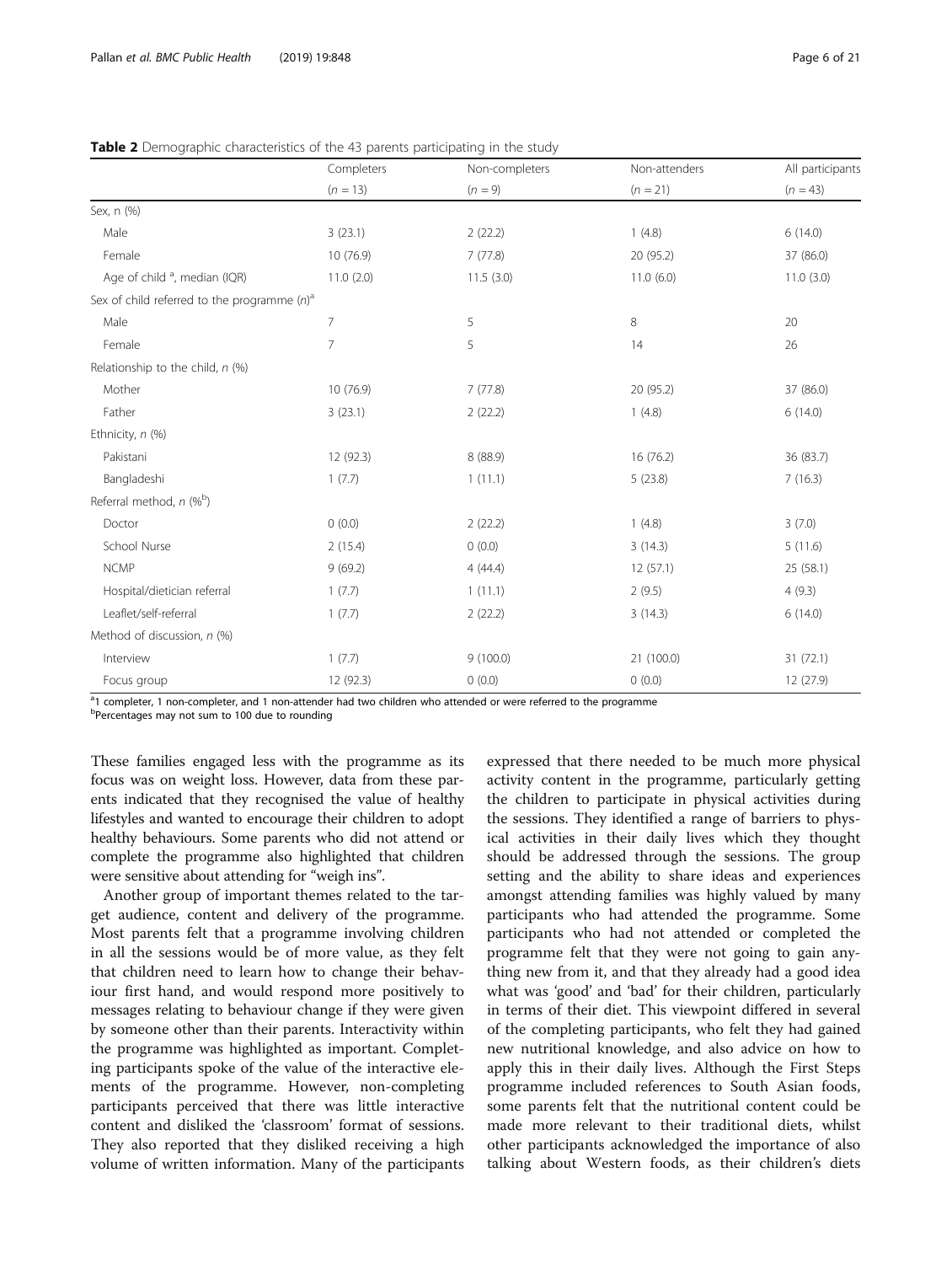encompassed both traditional and Western foods. There were mixed views regarding the cooking methods of traditional foods; some participants felt there was opportunity to learn about healthier cooking methods (e.g. using less oil), but others felt that they would not change their cooking methods. There was also concern about children's intake of 'junk' foods, which they felt needed to be addressed. Finally, several parents who had attended part or all of the programme expressed difficulty in ensuring their children adhered to the changes that they instigated at home, especially in relation to food, and therefore, they felt they needed help with overcoming this issue.

Apart from dietary and language factors and the time spent attending religious classes, no other emerging themes related explicitly to Pakistani and Bangladeshi culture. The more prominent issues identified in the data were the difficulties and competing priorities which families had to face in their daily lives (e.g. juggling demands of siblings, busy family lives, and perceived safety issues in local communities), and the impact of these on the ability to undertake healthy behaviours. The emergent themes and examples of data to illustrate these themes are shown in Table [3.](#page-7-0)

#### Findings from review of children's weight management evidence

The UK NICE guideline on managing overweight in children and young people (PH47) [[5](#page-19-0)], published in 2013, presented several evidence-based recommendations regarding children's weight management service provision. The recommendations were taken into consideration during the detailed planning phase of programme adaptation to ensure that the finalised programme was consistent with the guideline (see Table [4\)](#page-12-0). The guideline, along with other relevant literature [[5,](#page-19-0) [34\]](#page-20-0), emphasised the importance of parental involvement in child weight management programmes, and the need for elements that address both diet and physical activity [\[35,](#page-20-0) [36\]](#page-20-0). Therefore, these important aspects were included in the adapted programme. The behaviour change techniques that have been identified as effective in obesity interventions for children [\[32\]](#page-20-0) (provision of information on the consequences of behaviour to the individual; environmental restructuring; prompting practice; prompting identification of role models or advocates; stress management/emotional control training; and general communication skills training) were also considered for inclusion in the adapted programme.

#### Findings from the existing first steps programme observation and consultation with the managing staff

A researcher (TG) observed two programmes, delivered by different facilitators (all sessions of one programme and two sessions of the other programme). Observations broadly concurred with the qualitative data. Particularly

evident were: the lack of interactive activities for participants; the large volume of written information handed out; and the heavy focus on nutritional knowledge, with less emphasis on skills around food preparation and feeding practices, and little physical activity content. Goal setting was incorporated in the programme sessions but was not always well implemented. The programme managers also identified that the didactic delivery and volume of written information were problematic.

#### Application of the behaviour change wheel and cultural adaptation theory

Through the mapping of the COM-B elements to the qualitative data, the intervention functions of enablement and education were identified as appropriate to address all target behaviours. Environmental restructuring, persuasion and incentivisation were identified as functions to address programme attendance, and training was identified as a function to address physical activity and healthy eating. Modelling was also identified as a way to address the physical activity behavioural target.

From the parallel process of mapping the 46-item cultural adaptation typology [[15](#page-19-0)] to the qualitative themes, several types of cultural adaptation and the stages at which they could be applied in the programme cycle were identified. This process ensured that there was explicit consideration of how adaptations to the programme were culturally appropriate to the target population. The qualitative themes, mapped COM-B components, intervention functions, cultural adaptations and programme cycle stage, and corresponding NICE guideline recommendations are presented in Table [4](#page-12-0).

#### Detailed planning of the culturally adapted programme

Following application of the two guiding frameworks to the qualitative data, specific adaptations were planned by two members of the research team (TG and MP). This planning was also informed by the research evidence and local programme information. Further consultation with the programme managers took place at this point so that they could comment on the feasibility of delivery of the planned programme. The specific adaptations are outlined in the right-hand column of Table [4](#page-12-0). To further illustrate how the adaptation process was undertaken, an example of the process is given in Additional file [1.](#page-18-0) When the adaptation process was completed, the planned intervention programme was presented to the Parent Advisory Panel for feedback.

#### Final intervention design

A summary of modifications made as a result of the adaptation process is provided below. The adapted intervention programme is reported in more detail using the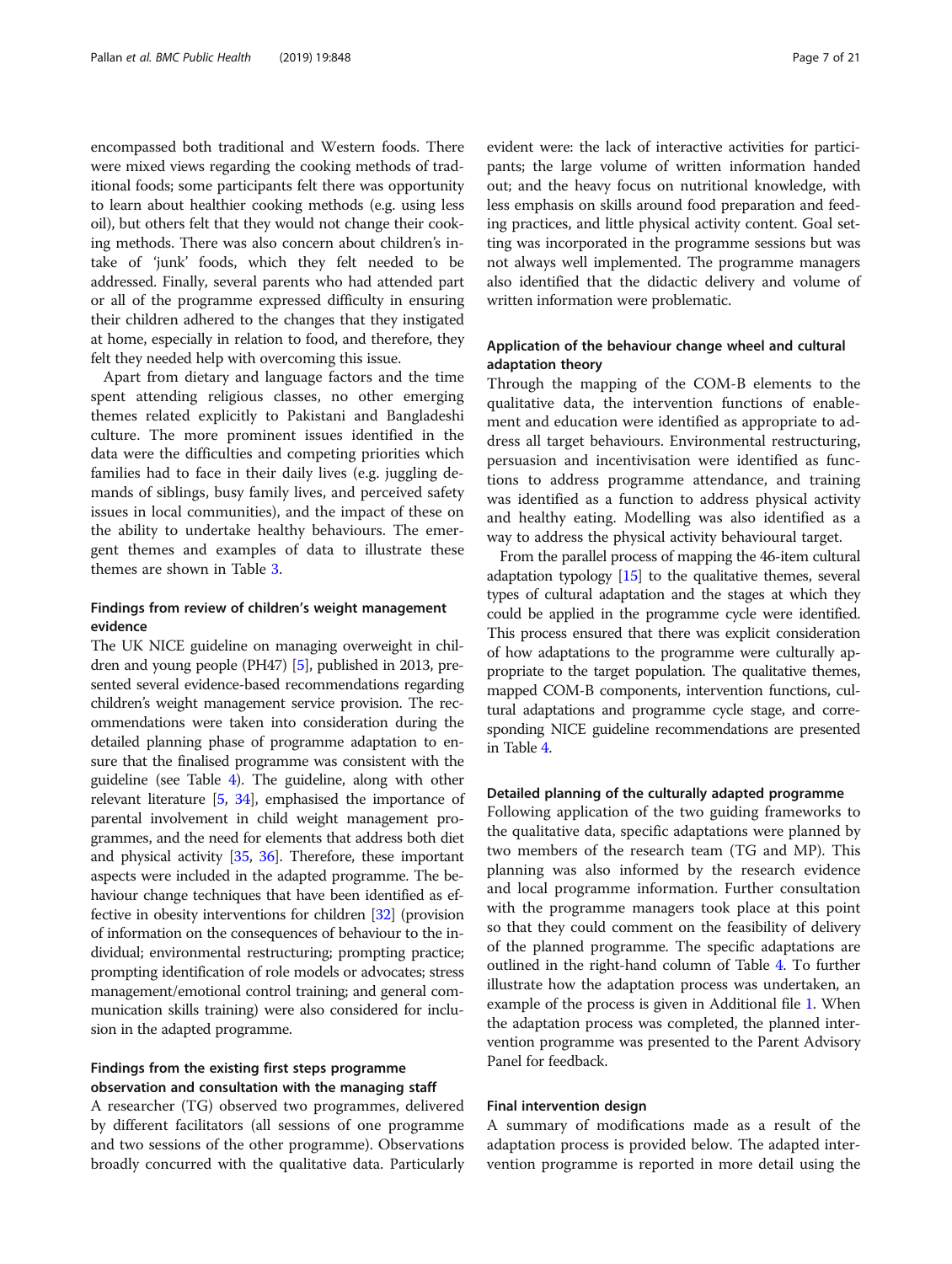<span id="page-7-0"></span>

|            |  |  |  |  |  | Table 3 Themes emerging from the interviews and focus groups with Pakistani and Bangladeshi parents, and quotes to illustrate |  |  |
|------------|--|--|--|--|--|-------------------------------------------------------------------------------------------------------------------------------|--|--|
| the themes |  |  |  |  |  |                                                                                                                               |  |  |

| Themes                                      | Completers                                                                                                                                                                                                                                                                                                                                                                                                                                                                                                            | Non-completers                                                                                                                                                                                                                                                                      | Non-attenders                                                                                                                                                                                                                                                                                                                                                                                                                                                                                                              |
|---------------------------------------------|-----------------------------------------------------------------------------------------------------------------------------------------------------------------------------------------------------------------------------------------------------------------------------------------------------------------------------------------------------------------------------------------------------------------------------------------------------------------------------------------------------------------------|-------------------------------------------------------------------------------------------------------------------------------------------------------------------------------------------------------------------------------------------------------------------------------------|----------------------------------------------------------------------------------------------------------------------------------------------------------------------------------------------------------------------------------------------------------------------------------------------------------------------------------------------------------------------------------------------------------------------------------------------------------------------------------------------------------------------------|
| Logistical issues with programme attendance |                                                                                                                                                                                                                                                                                                                                                                                                                                                                                                                       |                                                                                                                                                                                                                                                                                     |                                                                                                                                                                                                                                                                                                                                                                                                                                                                                                                            |
| Close location                              | If it's closer, then it's better because<br>it saves time; because sometimes<br>we have to collect the children,<br>and both mother and father<br>needed to attend, so we both<br>went. (FG3 (conducted in Urdu),<br>P2, male, Pakistani)                                                                                                                                                                                                                                                                             |                                                                                                                                                                                                                                                                                     | Well, it shouldn't be too far away, it's<br>better if it's closer because sometimes<br>the car isn't available and then I could<br>walk too. (154, female, Pakistani<br>(interview conducted in Urdu))<br>The reason why I couldn't make it is<br>because I'm not driving, so having to<br>travel to the place and then coming<br>back with another small child, at<br>the time I think she was a baby,<br>was really difficult for me It was<br>just that really, I really want to go<br>as well (144, female, Pakistani) |
| Familiar venue                              | I think if you go through the<br>school it's better. Everybody<br>has to take their children to<br>school. So if in the morning<br>when they've gone to school<br>to drop their child off or in<br>the afternoon if the teachers<br>come forward and talk to the<br>parents then like 'this is what's<br>happening and if you would<br>like to attend' maybe they<br>would be, because everybody<br>takes their kids to school and<br>that would be a good way of<br>catching them. (FG1, P3, female,<br>Bangladeshi) |                                                                                                                                                                                                                                                                                     |                                                                                                                                                                                                                                                                                                                                                                                                                                                                                                                            |
| Programme timing                            | I think that it's about timing<br>because some people have young<br>children and others are older so<br>they need to pick them up from<br>school, others are in college so<br>they need to collect them, so I<br>think it's about timing. (FG3<br>(conducted in Urdu), P1,<br>female, Pakistani)                                                                                                                                                                                                                      |                                                                                                                                                                                                                                                                                     | the timing and, you know, it's<br>not - and town is like, you know,<br>busy andsoespecially after 4.<br>It's really hard. They have, like, their<br>own activity. Mosque and everything.<br>Tuition. This and that. So that's why<br>I couldn't (133, female, Pakistani)<br>Weekends, because after school they<br>go to school and Mosque, all Muslims,<br>even Indian or Bengali or Pakistani,<br>every Asian, children attends Mosque<br>after school (139, female, Pakistani)                                          |
| Programme in school<br>time                 | Well, you know this weekend,<br>it would be better, the children<br>would be home and you could<br>take them instead of missing<br>them and they're taking time<br>off from school. (FG1, P1,<br>female, Pakistani)                                                                                                                                                                                                                                                                                                   | I'm sure if it's a school day, the<br>school would give him an hour<br>or so just to go into, it's regarding<br>health isn't it, so I'm sure school<br>would allow him to go for an hour<br>or do the programme in the weekend<br>like Saturday/Sunday. (129, male,<br>Bangladeshi) | I was upset because I couldn't go. I<br>couldn't have the time, I couldn't take<br>my – especially with schools now where<br>they're strict on the children, you know,<br>attending school and not missing days.<br>So it was hard for me. (104, female,<br>Pakistani)                                                                                                                                                                                                                                                     |
| Siblings                                    | I didn't have younger children<br>but other families had young<br>children with them. And they<br>sat too, it wasn't that the<br>younger ones couldn't sit<br>and listen too. (FG2, P4,<br>female, Pakistani)                                                                                                                                                                                                                                                                                                         |                                                                                                                                                                                                                                                                                     | When I started receiving letters and<br>phone calls from yourselves then I<br>realised that there might be support.<br>My daughter says to me that 'mamma<br>I want to go for exercise' I told her<br>that I couldn't go with her because I<br>have other children. I have small children,<br>my youngest is 2 years old. (109, female,<br>Pakistani (interview conducted in Urdu))                                                                                                                                        |
| Language barriers                           |                                                                                                                                                                                                                                                                                                                                                                                                                                                                                                                       |                                                                                                                                                                                                                                                                                     |                                                                                                                                                                                                                                                                                                                                                                                                                                                                                                                            |
| Initial contact                             |                                                                                                                                                                                                                                                                                                                                                                                                                                                                                                                       |                                                                                                                                                                                                                                                                                     | Someone rang on my home phone                                                                                                                                                                                                                                                                                                                                                                                                                                                                                              |

speaking English & inviting me to attend the programme but I was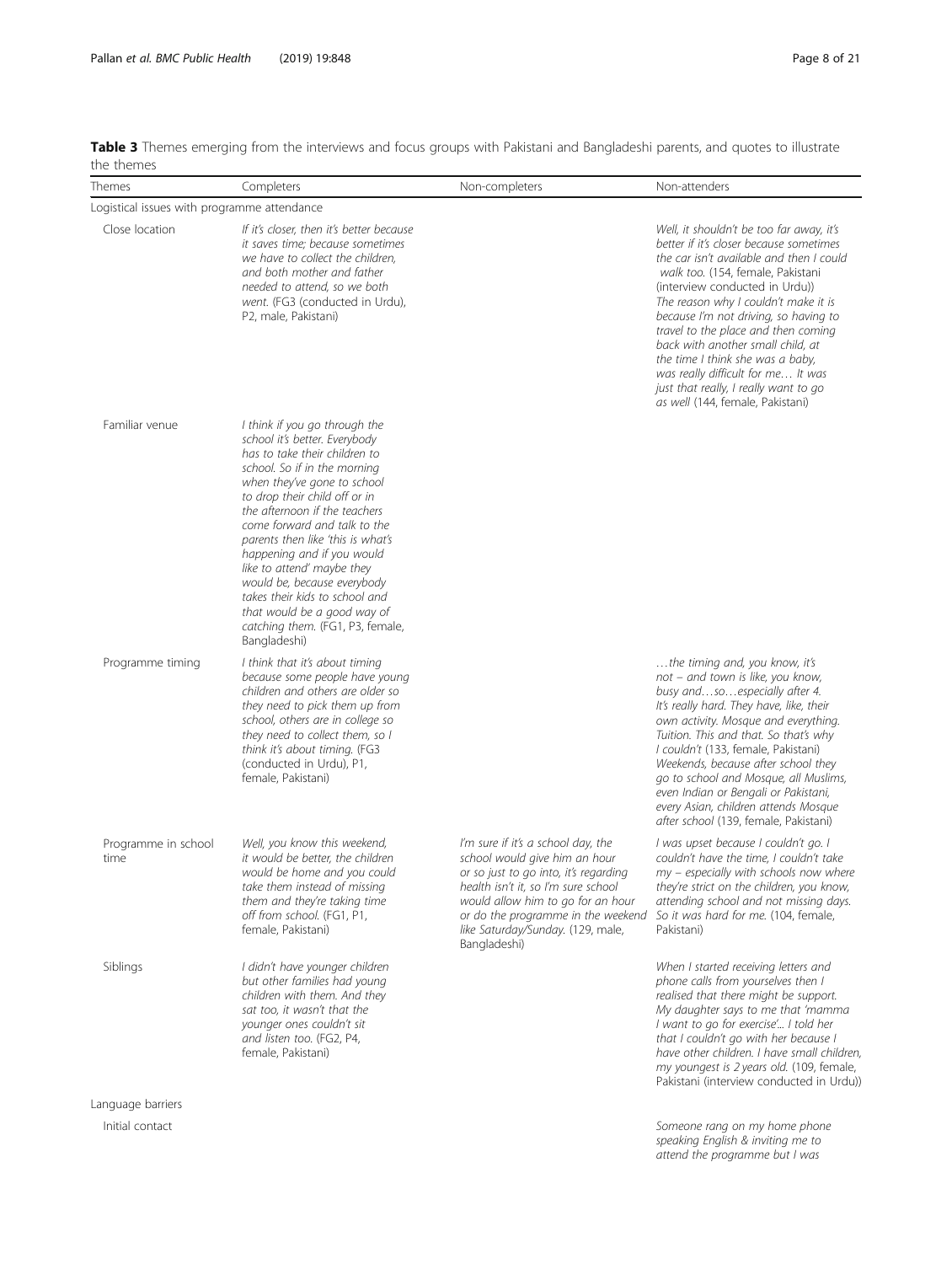| Themes                            | Completers                                                                                                                                                                                                                                                                                                                                                                                                                                                                                                                                                                                                                            | Non-completers                                                                                                                                                                                                                                                                                                                                                                                                                                                                                                                                  | Non-attenders                                                                                                                                                                                                                                                                                                                                                                                                                                                                    |
|-----------------------------------|---------------------------------------------------------------------------------------------------------------------------------------------------------------------------------------------------------------------------------------------------------------------------------------------------------------------------------------------------------------------------------------------------------------------------------------------------------------------------------------------------------------------------------------------------------------------------------------------------------------------------------------|-------------------------------------------------------------------------------------------------------------------------------------------------------------------------------------------------------------------------------------------------------------------------------------------------------------------------------------------------------------------------------------------------------------------------------------------------------------------------------------------------------------------------------------------------|----------------------------------------------------------------------------------------------------------------------------------------------------------------------------------------------------------------------------------------------------------------------------------------------------------------------------------------------------------------------------------------------------------------------------------------------------------------------------------|
|                                   |                                                                                                                                                                                                                                                                                                                                                                                                                                                                                                                                                                                                                                       |                                                                                                                                                                                                                                                                                                                                                                                                                                                                                                                                                 | asking her if I needed to take my<br>daughter with me, because my<br>English is not very good; but she<br>could not understand what I was<br>trying to ask her. I was asking if I<br>needed to take my daughter with<br>me. She couldn't understand me so<br>she said she will call me back but<br>we never heard from her again.<br>(150, female, Bangladeshi (interview<br>conducted in Bengali))                                                                              |
| Programme sessions                | I don't know English, they<br>were English, but I understood<br>everything because of the way<br>they explained it, with gestures<br>and all the information so that<br>we could understand.(FG3<br>(conducted in Urdu), P2, male,<br>Pakistani)<br>From FG3 (conducted in Urdu):<br>Facilitator: So was there a<br>translator there?<br>Participant 1: No. Because at first<br>I didn't really mention it because<br>my daughter was with me and<br>so I didn't have any problems<br>because my daughter would<br>speak for me and she'd translate<br>what I was saying back to them<br>about what to do etc.<br>(female, Pakistani) | Yes because I've seen some<br>parents there that are like<br>it was hard for them to<br>understand and I was doing<br>a lot of explaining to them as<br>well (123, female, Pakistani)                                                                                                                                                                                                                                                                                                                                                           | My niece had taken her son to First<br>Steps programme, but she herself<br>didn't understand English, right?<br>She told me what was there, but<br>she felt left out, as a parent-saying<br>that, you know, 'If there's enough<br>information for me, because I can't<br>read,' she said, 'and I can't understand,<br>then it would have been easier if there<br>was somebody to explain to me<br>(113, female, Pakistani)                                                       |
| Programme structure and delivery  |                                                                                                                                                                                                                                                                                                                                                                                                                                                                                                                                                                                                                                       |                                                                                                                                                                                                                                                                                                                                                                                                                                                                                                                                                 |                                                                                                                                                                                                                                                                                                                                                                                                                                                                                  |
| Programme and session<br>duration |                                                                                                                                                                                                                                                                                                                                                                                                                                                                                                                                                                                                                                       |                                                                                                                                                                                                                                                                                                                                                                                                                                                                                                                                                 | It's not reasonable for me going<br>and going back and coming<br>back, so that is an issue, as well.<br>So if the hours were extended,<br>like an hour and a half or two<br>hours, that would be reasonable.<br>(113, female, Pakistani)<br>I think 7 weeks is OK, to be honest,<br>yeah. That's not a problem. I think<br>that's just about right to be honest,<br>yeah. Because if you make it too<br>long, probably get a bit boring<br>wouldn't it. (143, female, Pakistani) |
| Children attending                | Because sometimes children<br>don't listen to their mum or<br>dad but they listen to the<br>teacher or outsider (FG4<br>(conducted in Urdu), P1,<br>male, Pakistani)<br>So if like you know if like if<br>these sessions are done but<br>then it's explained to the kids<br>a little bit more about 'this is<br>what you need to do because<br>it's your life, you're going to be<br>affected in the future' and stuff<br>like that then it might help them.<br>(FG1, P3, female, Bangladeshi)                                                                                                                                        | It would have been a bit more<br>ideal if the kids were more<br>involved. That's what I would -,<br>because then yes we need to<br>have that understanding, but I<br>believe the kids need to understand<br>what they should have and the<br>intake and how it's with their body.<br>(107, female, Pakistani)<br>I think children should go every<br>session because then, you know,<br>well how I look at is if the children<br>don't go and then we're telling 'oh<br>you've got to do this, this', they<br>probably think we just sometimes, | although my daughter does listen<br>to me. I think getting the information<br>first hand would make a big difference.<br>So it's important for both mother &<br>child to attend. (150, female,<br>Bangladeshi (interview conducted<br>in Bengali))                                                                                                                                                                                                                               |

Table 3 Themes emerging from the interviews and focus groups with Pakistani and Bangladeshi parents, and quotes to illustrate

most kids, they will think oh just my parents being horrible to me, my parents, but when they go into classes and they see these other people they don't know who are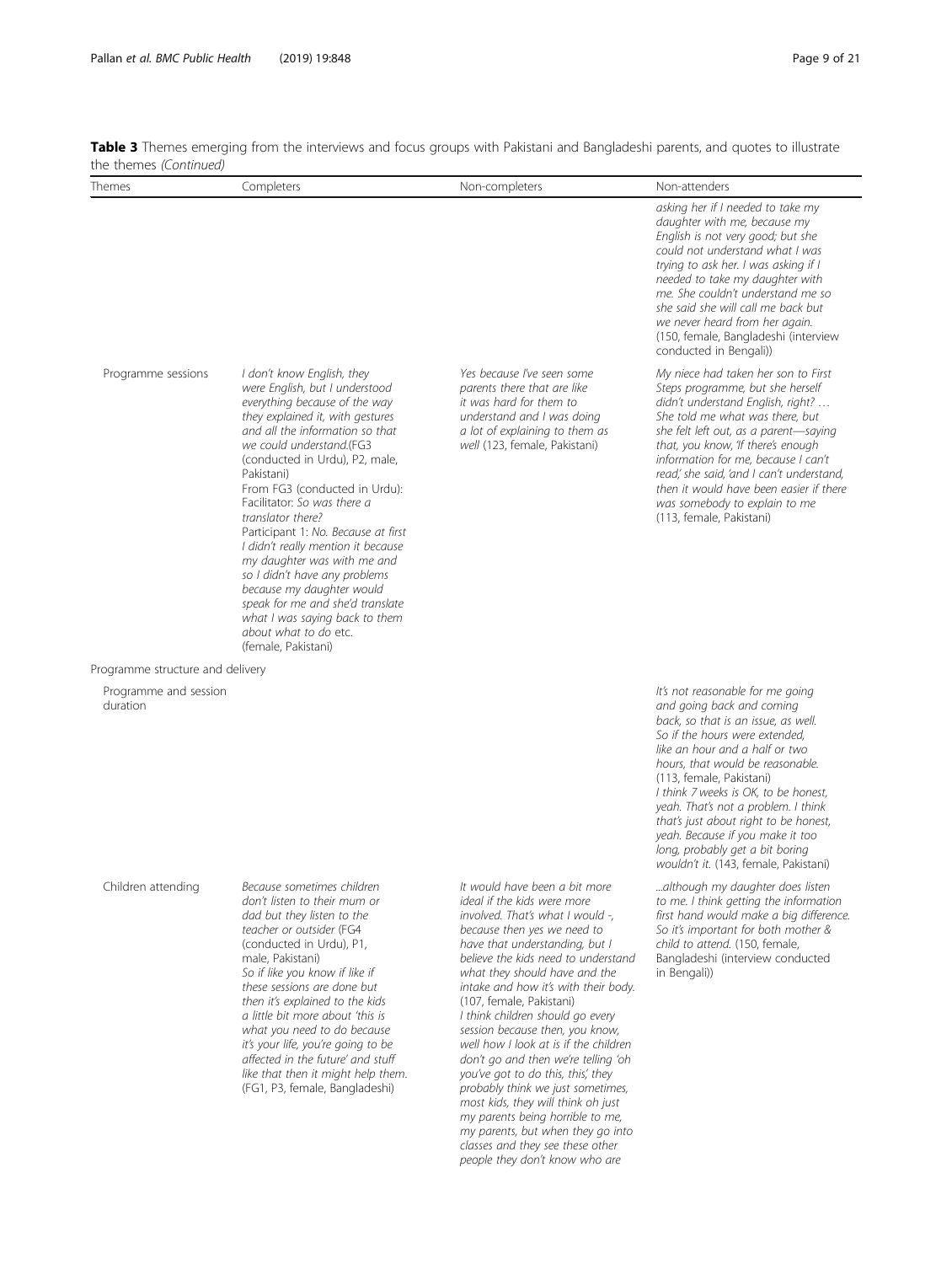Table 3 Themes emerging from the interviews and focus groups with Pakistani and Bangladeshi parents, and quotes to illustrate the themes (Continued)

| Themes                                   | Completers                                                                                                                                                                                                                                                                                                                                                                                                                                                                                                                                                                                                                                                                                                                                                                                                                                                                                                                               | Non-completers                                                                                                                                                                                                                                                                                                                                                                                                                                                                                                                                                                                                                                                                                                                                                                                                                                                                                                 | Non-attenders                                                                                                                                                                                                                                                 |
|------------------------------------------|------------------------------------------------------------------------------------------------------------------------------------------------------------------------------------------------------------------------------------------------------------------------------------------------------------------------------------------------------------------------------------------------------------------------------------------------------------------------------------------------------------------------------------------------------------------------------------------------------------------------------------------------------------------------------------------------------------------------------------------------------------------------------------------------------------------------------------------------------------------------------------------------------------------------------------------|----------------------------------------------------------------------------------------------------------------------------------------------------------------------------------------------------------------------------------------------------------------------------------------------------------------------------------------------------------------------------------------------------------------------------------------------------------------------------------------------------------------------------------------------------------------------------------------------------------------------------------------------------------------------------------------------------------------------------------------------------------------------------------------------------------------------------------------------------------------------------------------------------------------|---------------------------------------------------------------------------------------------------------------------------------------------------------------------------------------------------------------------------------------------------------------|
|                                          |                                                                                                                                                                                                                                                                                                                                                                                                                                                                                                                                                                                                                                                                                                                                                                                                                                                                                                                                          | actually telling them, then they<br>will listen more because they will<br>think: hang on if I don't know the<br>chap there was telling me, so I<br>think my dad is right, so yeah<br>OK I'll try that. (129, male,<br>Bangladeshi)                                                                                                                                                                                                                                                                                                                                                                                                                                                                                                                                                                                                                                                                             |                                                                                                                                                                                                                                                               |
| Programme interactivity                  | The visual, it was the visual<br>things really that she all<br>brought the visual things<br>and that really like makes<br>it more better understanding<br>then like you know. (FG1, P1,<br>female, Pakistani)<br>[Participant talking about a<br>related workshop that was<br>not delivered as part of the<br>main programme] It wasn't<br>really cooking it was just<br>readymade wraps, and you<br>would just put salad in it,<br>and we needed to cut it and<br>put it in and whatever you<br>need to put in there like butter<br>they had brought along with<br>them. So we cut it up, and the<br>children cut it up and made<br>them and then you have a<br>look. In this way I think the<br>children enjoy it too, so they<br>understand that this is<br>happening for them, so it<br>sinks into their minds that<br>if they do this then it will be<br>of benefit to them. (FG3<br>(conducted in Urdu), P1,<br>female, Pakistani) | I thought it was going to be like<br>kind of activities where they actually<br>show you what kind of activities you<br>can do with your children, what<br>kind of sports and obviously get<br>them interested in them kind of<br>activities. But obviously it was like<br>just basically information just sit<br>there and obviously giving us<br>information about what kind of<br>nutrition and diet and exercise<br>and everything but I thought it<br>was going to be more physical<br>than obviously classroom based<br>(142, female, Pakistani)<br>I think there was a bit too much<br>paperwork and what it is, she<br>was giving out the information,<br>yes she was trying her best, but I<br>think the way she was delivering<br>it everyone was like going half<br>asleep because some parents<br>don't take it in as that, and it's<br>like they need to get up and do<br>(107, female, Pakistani) |                                                                                                                                                                                                                                                               |
| Group sessions and<br>shared experiences | There was different community<br>families, and friendly. Indian,<br>Bengali, English, Sikh, and<br>children's mix up, and share<br>their experiences. (FG2, P4,<br>female, Pakistani)<br>Because it was the same lady<br>[facilitator] for all five sections.<br>and she nicely laughs and you<br>know and mostly my son was<br>happy you know and when<br>different communities people<br>sit and talk and like it was like<br>a challenge between everyone<br>and she used to push them<br>to compete. (FG2, P4, female,<br>Pakistani)                                                                                                                                                                                                                                                                                                                                                                                                 |                                                                                                                                                                                                                                                                                                                                                                                                                                                                                                                                                                                                                                                                                                                                                                                                                                                                                                                | I think this is a really good idea<br>like when you go to a talk then<br>you get to hear the views of<br>others and that has an effect on<br>you (109, female, Pakistani<br>(interview conducted in Urdu))                                                    |
| Programme content                        |                                                                                                                                                                                                                                                                                                                                                                                                                                                                                                                                                                                                                                                                                                                                                                                                                                                                                                                                          |                                                                                                                                                                                                                                                                                                                                                                                                                                                                                                                                                                                                                                                                                                                                                                                                                                                                                                                |                                                                                                                                                                                                                                                               |
| Focus on weight status                   |                                                                                                                                                                                                                                                                                                                                                                                                                                                                                                                                                                                                                                                                                                                                                                                                                                                                                                                                          | I know it was weigh in and there<br>was less time but with the kids I<br>think if they approach them a bit<br>differently because nowadays kids<br>are very, very sensitive and every<br>sort of thing just sticks in their<br>head and I think, you know, 'oh<br>God mum' and then in school                                                                                                                                                                                                                                                                                                                                                                                                                                                                                                                                                                                                                  | I don't see it as overweight,<br>'cause I know what they eat.<br>I know they're not eating the<br>wrong food. Yes, they're less<br>active, but what do you do?<br>(108, female, Pakistani)<br>My daughter, she's not really<br>overweight, it's just that her |

they'll have that -, because they had to come out of school and weight has gone a bit over the mark (104, female, Pakistani)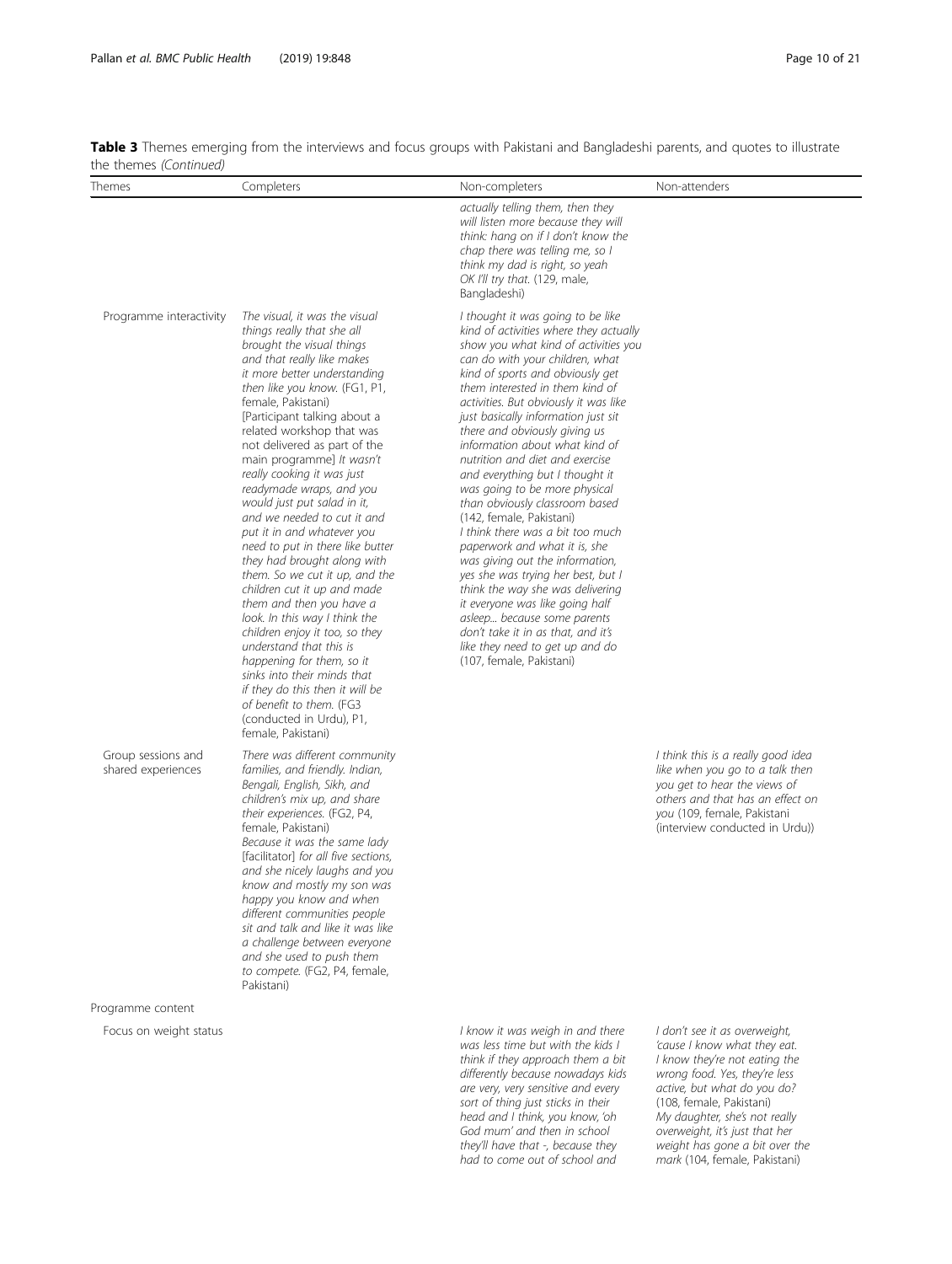healthier Asian food, rather than – fair enough, do the English food, as well. OK, we have it once a week or whatever. And that's ovenly – oven-made or it's grilled. But help us with the type of food that we're eating. Where are we going wrong? (108, female, Pakistani)

| Table 3 Themes emerging from the interviews and focus groups with Pakistani and Bangladeshi parents, and quotes to illustrate |  |  |  |
|-------------------------------------------------------------------------------------------------------------------------------|--|--|--|
| the themes (Continued)                                                                                                        |  |  |  |

| Themes                              | Completers                                                                                                                                                                                                                                                                                                                                                                                                                                                                                                                                                                                                                                                                                                                                                 | Non-completers                                                                                                                                                                                                                                                                                                                                                                                                                                                                                                                                                                                                                                                                                                                      | Non-attenders                                                                                                                                                                                                                                                                                                                                                                                                                                                                                                                                                                                                                                |
|-------------------------------------|------------------------------------------------------------------------------------------------------------------------------------------------------------------------------------------------------------------------------------------------------------------------------------------------------------------------------------------------------------------------------------------------------------------------------------------------------------------------------------------------------------------------------------------------------------------------------------------------------------------------------------------------------------------------------------------------------------------------------------------------------------|-------------------------------------------------------------------------------------------------------------------------------------------------------------------------------------------------------------------------------------------------------------------------------------------------------------------------------------------------------------------------------------------------------------------------------------------------------------------------------------------------------------------------------------------------------------------------------------------------------------------------------------------------------------------------------------------------------------------------------------|----------------------------------------------------------------------------------------------------------------------------------------------------------------------------------------------------------------------------------------------------------------------------------------------------------------------------------------------------------------------------------------------------------------------------------------------------------------------------------------------------------------------------------------------------------------------------------------------------------------------------------------------|
|                                     |                                                                                                                                                                                                                                                                                                                                                                                                                                                                                                                                                                                                                                                                                                                                                            | then it's them like 'oh we're going<br>for the weigh in' and she was<br>embarrassed to even tell her<br>brother and sisters what she<br>was going for (107, female,<br>Pakistani)                                                                                                                                                                                                                                                                                                                                                                                                                                                                                                                                                   | I mean, if you look at my son,<br>he's not overweight, I mean,<br>he's quite, for his age, he looks<br>bigger than his age, I mean,<br>he doesn't look like really big<br>or anything but he is quite<br>heavy (144, female, Pakistani)                                                                                                                                                                                                                                                                                                                                                                                                      |
| Nutritional knowledge<br>and skills | But the way they explained<br>everything it was very interesting.<br>I didn't know just a bottle of<br>water with lemon juice had like<br>so many rounds of sugar in<br>there and all that stuff and like<br>they said biscuits you think that's<br>the healthy option, actually it isn't.<br>You know like so it was quite an<br>eye opener. (FG1, P3, female,<br>Bangladeshi)<br>Because they brought a lot of<br>material about foods with them.<br>like sweet packets, crisps, sugar<br>etc., all these things were there<br>and how much sugar was in them.<br>How much salt is in things and<br>how to swap these things and it<br>will be effective. And I did this<br>100% and it took effect. (FG3<br>(conducted in Urdu), P1, female, Pakistani) | We went on the first session.<br>The minute that plate came up<br>and those sugary - you know,<br>those little packets and everything,<br>we thought, 'Oh, we've been there,<br>done that. Forget this' (121, female,<br>Pakistani)<br>When you buy the shopping, more<br>labelling, more information, because<br>I understand what they say sometimes<br>there's energy and then the parents,<br>some get confused because obviously<br>and some English is not even there, so<br>if they can like give a bit more which is<br>more better and which is more<br>healthy, like [drink brand], because<br>I didn't pick it up from there,<br>[drink brand] does have a lot<br>more sugar than we thought<br>(107, female, Pakistani) | I thought it would be just like<br>talking through healthy and<br>unhealthy but myself, I always<br>look on the internet for healthy<br>options, healthy meals and you<br>know what's good for me, what's<br>not good for me. So I'm constantly<br>on the internet, right? So I thought<br>I probably know it anyway'<br>(104, female, Pakistani)                                                                                                                                                                                                                                                                                            |
| South Asian and<br>Western foods    | From FG1:<br>Interviewer: And what sort of<br>foods would you like to learn<br>about in cooking, westernised<br>or traditional or a bit of both?<br>Participant 4: A bit of both, yeah.<br>Participant 1: A bit of $-$ the<br>children do have both.<br>(female, Pakistani)<br>Participant 4: They get to have,<br>they get bored with this type<br>of food all the time, they want<br>to try something different. So<br>that would be like a mixture<br>really. (female, Pakistani)                                                                                                                                                                                                                                                                       |                                                                                                                                                                                                                                                                                                                                                                                                                                                                                                                                                                                                                                                                                                                                     | I think they should talk about<br>both [Asian and Western food].<br>We do eat Asian food a lot but<br>my children like both so it would<br>be beneficial to get advice on both.<br>(150, female, Bangladesh (interview<br>conducted in Bengali))<br>We do eat fish and we do eat baked<br>beans and stuff, but we do eat our<br>own food, as well, so we need<br>education on our own food (113,<br>female, Pakistani)<br>We eat a range of foods and my<br>daughter likes eating food like this.<br>They eat Pakistani food too but also<br>English foods that are vegetarian.<br>(109, female, Pakistani (interview<br>conducted in Urdu)) |
| Cooking of traditional<br>foods     | Yeah because if I change using<br>less oil, I can't taste my curry<br>without oil, since I was 3 and<br>have grown up, I can't change<br>that but I can swap other things,<br>fat milk with semi skimmed and<br>white with wholemeal breads but<br>I can't change my curries. (FG2,<br>P1, female, Pakistani)                                                                                                                                                                                                                                                                                                                                                                                                                                              |                                                                                                                                                                                                                                                                                                                                                                                                                                                                                                                                                                                                                                                                                                                                     | I want to know, if I'm making a<br>chapatti, how many calories are<br>in there? You know. If I'm making<br>$a$ curry – it's really hard to – how<br>many calories - you know, hand-<br>size or, you know, it's hard - in<br>reality, it's really, really hard. Maybe<br>do a cooking session; say, This is a<br>portion.' You know. 'It's right.'<br>Maybe do it that wayor even,<br>like, give recipes on maybe even                                                                                                                                                                                                                        |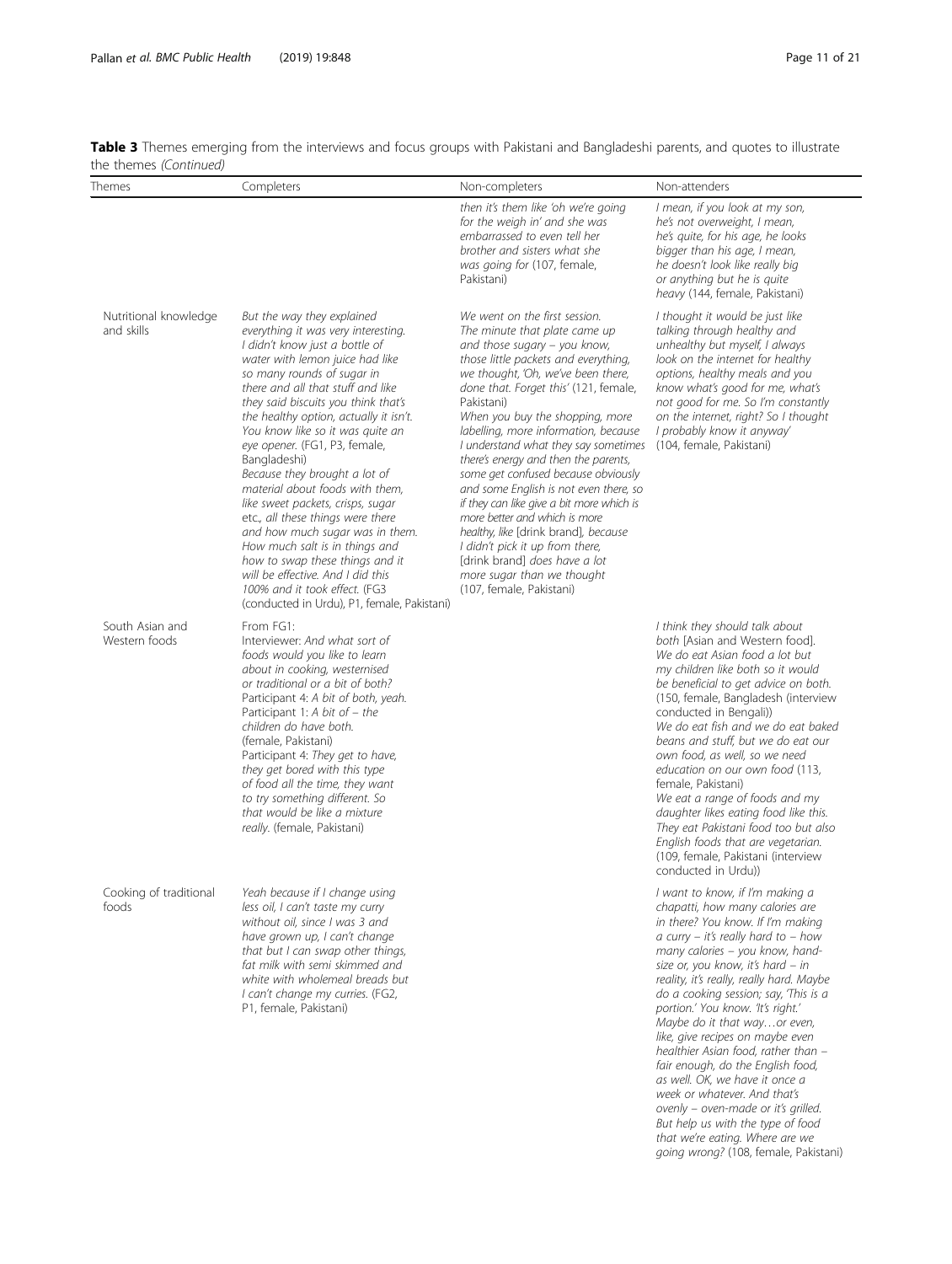| Themes                                            | Completers                                                                                                                                                                                                                                                                                                                                                                                                                                                                                       | Non-completers                                                                                                                                                                                                                                                                                                                                                                                                                                                                                                 | Non-attenders                                                                                                                                                                                                                                                                                                                                                                                                                                                                                                                                                                                                                                                          |
|---------------------------------------------------|--------------------------------------------------------------------------------------------------------------------------------------------------------------------------------------------------------------------------------------------------------------------------------------------------------------------------------------------------------------------------------------------------------------------------------------------------------------------------------------------------|----------------------------------------------------------------------------------------------------------------------------------------------------------------------------------------------------------------------------------------------------------------------------------------------------------------------------------------------------------------------------------------------------------------------------------------------------------------------------------------------------------------|------------------------------------------------------------------------------------------------------------------------------------------------------------------------------------------------------------------------------------------------------------------------------------------------------------------------------------------------------------------------------------------------------------------------------------------------------------------------------------------------------------------------------------------------------------------------------------------------------------------------------------------------------------------------|
| 'Junk' foods and<br>takeaways                     |                                                                                                                                                                                                                                                                                                                                                                                                                                                                                                  |                                                                                                                                                                                                                                                                                                                                                                                                                                                                                                                | She eats a lot of chocolates,<br>sweets and crisps, she eats a lot<br>of takeaways, like burgers, drinks<br>a lot of fizzy drinks, she eats a lot<br>of this stuff. Stuff like chapatti and<br>curry, she eats less of. (154, female,<br>Pakistani (interview conducted<br>in Urdu))<br>But, the temptation in this area is<br>that we have cheap takeaways,<br>and they are very tempting. You<br>know, you think, Why cook?' And,<br>you know, we're tempted to, you<br>know, just, 'Oh, it's an easier option.<br>We'll get chicken and chips. It's only<br>£1.50.' So, you know, that's why the<br>weight is creeping up with children<br>(113, female, Pakistani) |
| Physical activity content                         | If they could like have a<br>meeting for half an hour<br>and then integrate like<br>another half an hour to<br>do the sports, I think that<br>would be good as well.<br>(FG1, P3, female, Bangladeshi)<br>I think that if you are doing<br>this programme then you<br>need to put some exercise<br>sessions in it too, whatever<br>is best for children if you<br>have the space then you<br>should have exercise<br>programmes in it too<br>(FG3 (conducted in Urdu),<br>P1, female, Pakistani) | They should do more activities<br>like, you know, physical activities<br>to help them and not just<br>concentrate on the food side<br>(123, female, Pakistani)                                                                                                                                                                                                                                                                                                                                                 |                                                                                                                                                                                                                                                                                                                                                                                                                                                                                                                                                                                                                                                                        |
| Barriers and facilitators to<br>physical activity | And you can do something<br>at home as well, children<br>sitting down, it's better to<br>tell them to walk like ten<br>times on the stairs, up and<br>down. That's a good exercise<br>for them. (FG2, P1, female,<br>Pakistani)                                                                                                                                                                                                                                                                  | There's just nowhere for us to<br>send them where they can get<br>exercise. Whether they can play<br>football or cricket or anything,<br>they should do something. And<br>I would enrol them there.<br>(155, female, Pakistani)<br>My sister gets into the car and<br>drops them off to the secondary<br>school, you see. But they need<br>that exercise. They need to learn<br>how to walk, as well. You know,<br>the car is very convenient, but it's<br>really bad for the kids (121, female,<br>Pakistani) | We rarely get to go to the park<br>unless it's a hot summer's day.<br>It's just busy. (108, female,<br>Pakistani)<br>I want to ride a bike  and my<br>husband goes 'can you see<br>how dangerous it is, the cars<br>out there (112, female, Pakistani)<br>And you can't let them go to<br>the parks alone. And it's just<br>round the corner but you just<br>can't You just can't let them<br>out, 'cause a lot has been, you<br>know, happening around here.<br>(108, female, Pakistani)                                                                                                                                                                              |
| Parental behaviours and<br>influence over child   | I've tried to cut down. You<br>know they showed us a<br>certain plate of vegetables,<br>that's how much and all<br>that stuff and I've tried<br>doing that, I've really tried<br>getting into it but I find<br>that he sneaks behind me,<br>he goes in the kitchen and<br>helps himself. (FG1, P3,<br>female, Bangladeshi)                                                                                                                                                                       | When he goes to my mum's house,<br>he helps himself a lot and then<br>when we go to family, like, he<br>doesn't listen, he helps himself a<br>lot (103, female, Pakistani)<br>But the drink wise, he does drink<br>sometimes fizzy drink and I'm<br>going to deny that I do bring<br>sometimes, I feel bad, they like it,<br>right, so just drink a bottle and<br>give it to them, I say 'look hide it<br>(129, male, Bangladeshi)                                                                             |                                                                                                                                                                                                                                                                                                                                                                                                                                                                                                                                                                                                                                                                        |

Table 3 Themes emerging from the interviews and focus groups with Pakistani and Bangladeshi parents, and quotes to illustrate the themes (Continued)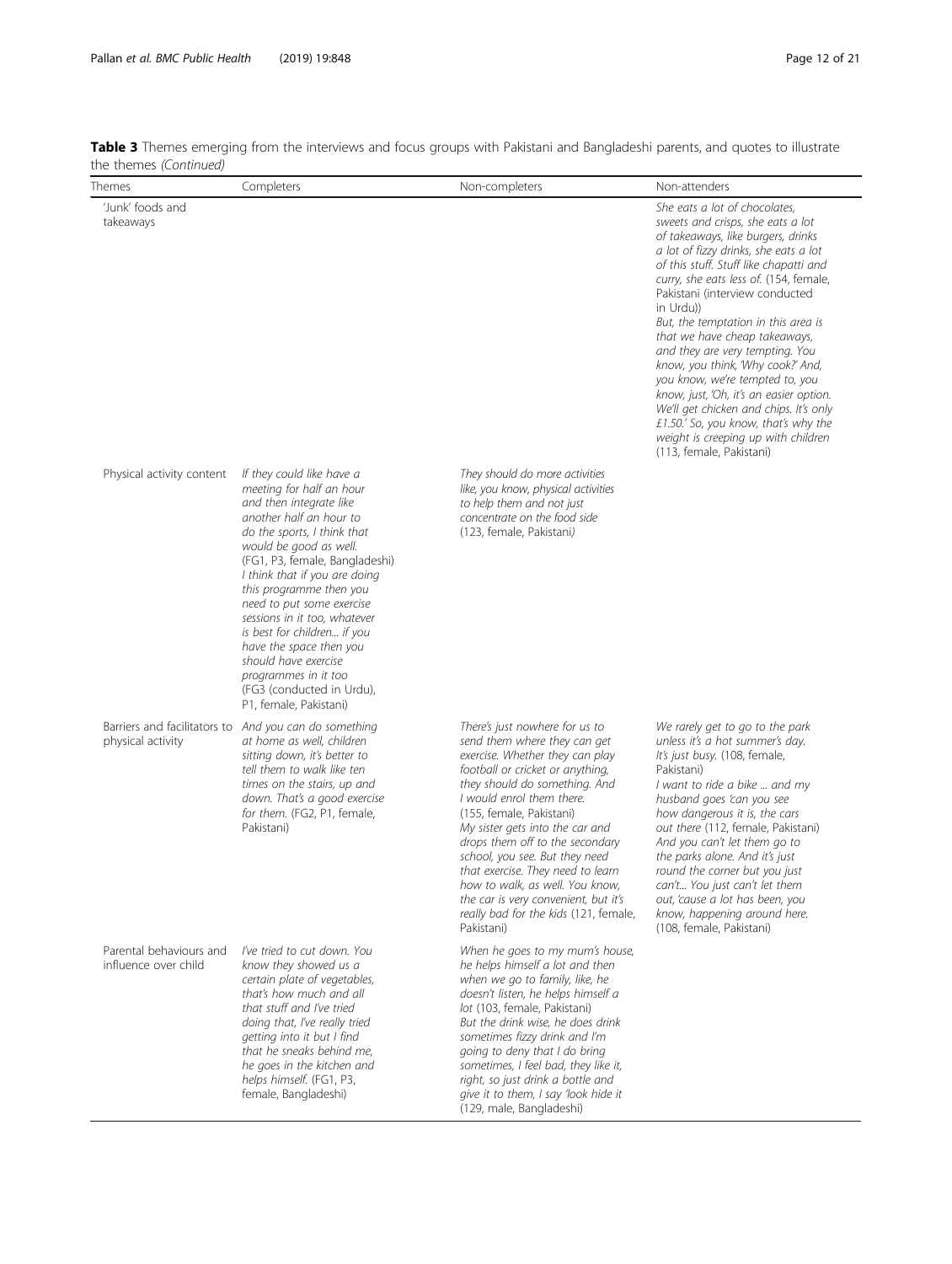<span id="page-12-0"></span>

| corresponding NICE recommendation                                                                      | Table 4 Mapping of qualitative themes to COM-B components and cultural adaptation types, identification of intervention functions, planned intervention design and |                                         |                                                                                                                                                  |                                                                              |                                                                                                                                                                                                                         |                                                                                                                                                                                                     |
|--------------------------------------------------------------------------------------------------------|--------------------------------------------------------------------------------------------------------------------------------------------------------------------|-----------------------------------------|--------------------------------------------------------------------------------------------------------------------------------------------------|------------------------------------------------------------------------------|-------------------------------------------------------------------------------------------------------------------------------------------------------------------------------------------------------------------------|-----------------------------------------------------------------------------------------------------------------------------------------------------------------------------------------------------|
| Factors to address identified                                                                          | Behaviour Change Wheel                                                                                                                                             |                                         | Cultural adaptation                                                                                                                              |                                                                              | NICE guidelines <sup>t</sup>                                                                                                                                                                                            | Intervention adaptation                                                                                                                                                                             |
| from qualitative data                                                                                  | COM-B element                                                                                                                                                      | Intervention function                   | Typology of<br>adaptation <sup>a</sup>                                                                                                           | Programme theory stage                                                       |                                                                                                                                                                                                                         |                                                                                                                                                                                                     |
|                                                                                                        | Behaviour target 1: Improve session attendance and completion of the programme                                                                                     |                                         |                                                                                                                                                  |                                                                              |                                                                                                                                                                                                                         |                                                                                                                                                                                                     |
| Convenient programme<br>Convenient timing of<br>Ease of travel and<br>programme<br>location<br>parking | Physical opportunity                                                                                                                                               | Environmental restructuring             | 25. Consider target<br>home situations<br>incentives and<br>employment/<br>populations<br>appropriate<br>29. Utilise                             | Conception/planning<br>Recruitment<br>Promotion<br>Retention                 | provided at flexible times to<br>Programmes should be<br>meet the needs of the<br>community                                                                                                                             | programme locations (e.g.<br>Increase opportunity for<br>schools, good transport<br>Identify convenient<br>Saturday sessions<br>links)                                                              |
|                                                                                                        |                                                                                                                                                                    |                                         | familiar location<br>33. Located in<br>appropriate/<br>programme<br>ethnically/<br>timing of<br>culturally                                       |                                                                              |                                                                                                                                                                                                                         |                                                                                                                                                                                                     |
| Parental responsibility for<br>other siblings                                                          | Psychological capability<br>Physical opportunity                                                                                                                   | Environmental structuring<br>Enablement | structural barriers<br>preferred format<br>24. Intervention<br>to participation<br>appropriate or<br>delivered in a<br>39. Address<br>culturally | Recruitment<br>Promotion<br>Retention                                        |                                                                                                                                                                                                                         | welcome and included in<br>Ensure siblings are made<br>Allow siblings to attend<br>sessions                                                                                                         |
| attending in school hours<br>Facilitate children                                                       | Psychological capability                                                                                                                                           | Enablement                              | emotional barriers<br>and stressors<br>38. Address                                                                                               | Recruitment<br>Promotion<br>Retention                                        | meet the needs of the child<br>provide a tailored plan to<br>Programmes should                                                                                                                                          | authorisation for children to<br>have time out of school<br>Improve knowledge of                                                                                                                    |
| Language requirements<br>in programme sessions<br>Language barriers at<br>initial recruitment          | Psychological capability<br>Automatic motivation<br>Reflective motivation<br>Social opportunity                                                                    | Enablement                              | 14. Reflect target<br>population's<br>language                                                                                                   | Implementation<br>Recruitment<br>Evaluation<br>Retention                     | and family (such as child<br>economic circumstances,<br>age, family social and<br>ethnicity, and cultural<br>background)                                                                                                | recruitment stage and<br>language support at<br>Provide high quality<br>within programme                                                                                                            |
| programme sessions<br>Increase duration of                                                             | Physical opportunity                                                                                                                                               | Environmental restructuring             | preferred format<br>24. Intervention<br>appropriate or<br>delivered in a<br>culturally                                                           | Conception/planning<br>Implementation                                        |                                                                                                                                                                                                                         | Increase session length<br>from 60 to 90 mins                                                                                                                                                       |
| Weight not perceived as<br>something that can be<br>a) a problem or b)<br>changed by some<br>parents   | Psychological capability<br>Automatic motivation<br>Reflective motivation                                                                                          | Persuasion<br>Enablement<br>Education   | and cultural values<br>population's social<br>23. Intervention<br>22. Intervention<br>content targets<br>outcomes are<br>goals and<br>culturally | Conception/planning<br>Implementation<br>Recruitment<br>Promotion<br>Outcome | sedentary and strategies for<br>multicomponent and focus<br>changing behaviour of the<br>child and their family<br>Programmes should be<br>habits, physical activity,<br>on diet, healthy eating<br>reducing time spent | recruitment and throughout<br>good health outcomes at<br>the programme (vs. focus<br>Focus on the benefits of<br>healthy behaviours for<br>Inclusion of effective<br>behaviour change<br>on weight) |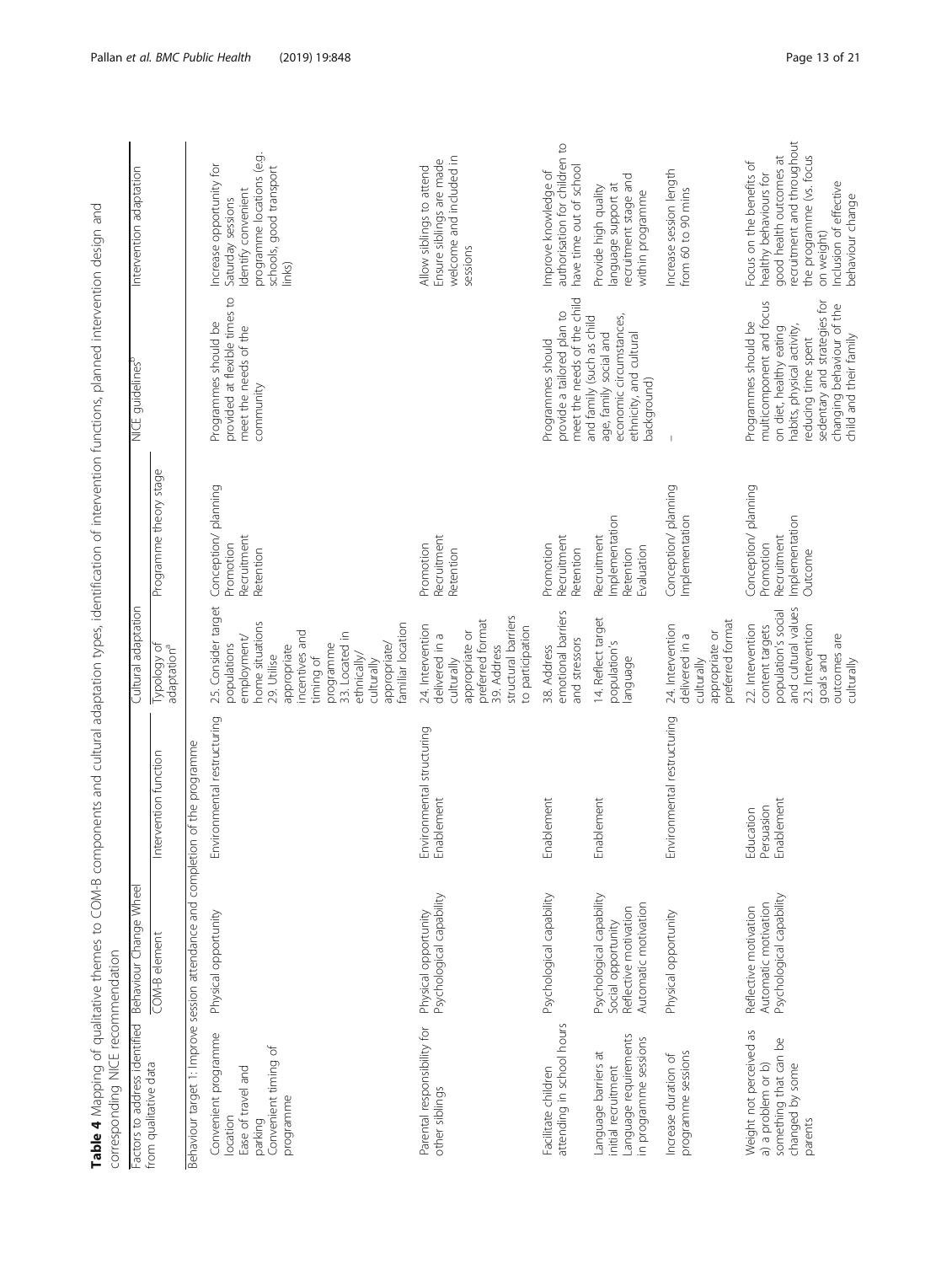| ī<br>$\frac{1}{2}$<br>l                                                                                                             |                         |
|-------------------------------------------------------------------------------------------------------------------------------------|-------------------------|
| 'n,<br>١                                                                                                                            |                         |
| ļ<br>i<br>١<br>$\mathbf{r}$                                                                                                         |                         |
| í<br>ł<br>֖֖֚֚֚֬֕                                                                                                                   |                         |
|                                                                                                                                     |                         |
| I<br>I                                                                                                                              |                         |
| j<br>$\ddot{\bm{z}}$<br>l                                                                                                           |                         |
| $-10+0+50$<br>Ì<br>١                                                                                                                |                         |
|                                                                                                                                     |                         |
| Ī<br>۱<br>Į<br>¢<br>١                                                                                                               |                         |
| S<br>i                                                                                                                              |                         |
|                                                                                                                                     |                         |
| is<br>Co                                                                                                                            |                         |
| ť                                                                                                                                   |                         |
| í<br>ׇ֚֬֕                                                                                                                           |                         |
| į<br>ļ                                                                                                                              |                         |
| I                                                                                                                                   |                         |
| $\ddot{\phantom{0}}$<br>I                                                                                                           |                         |
| ļ<br>l                                                                                                                              |                         |
|                                                                                                                                     |                         |
|                                                                                                                                     |                         |
| $\mathbf$<br>١                                                                                                                      |                         |
| i                                                                                                                                   |                         |
| $2 + i4$                                                                                                                            |                         |
| j<br>1<br>j                                                                                                                         |                         |
| res<br>10es                                                                                                                         |                         |
| Ĩ<br>b                                                                                                                              |                         |
| l<br>.<br>.                                                                                                                         |                         |
| ļ<br>I<br>j                                                                                                                         |                         |
| $-12$<br>j                                                                                                                          |                         |
| ١<br>j<br>Ī<br>j                                                                                                                    |                         |
| Ì<br>١                                                                                                                              |                         |
| $-2$<br>١<br>j                                                                                                                      |                         |
| ,<br>j                                                                                                                              |                         |
| inter 2012<br>j<br>5                                                                                                                |                         |
| j                                                                                                                                   |                         |
| $\frac{1}{2}$                                                                                                                       |                         |
| $\mathbf$<br>l<br>$\frac{1}{2}$<br>S                                                                                                |                         |
| ⋾<br>ׇ֚֓֡<br>I                                                                                                                      |                         |
| ニコン<br>S<br>C<br>C                                                                                                                  |                         |
| $\frac{1}{\alpha}$<br>١                                                                                                             |                         |
| J<br>֦<br>֧֦֦֧֦֦֧֪֦֪֪֦֚֬֝֬֝֬֬֓֓֓֬֝֓֬֝֓֝֬֝֬֝<br>€                                                                                    | ł<br>ěί<br>)<br>Duni    |
| $\mathbf{r}_j$                                                                                                                      | ļ                       |
| í<br>$\overline{\phantom{a}}$                                                                                                       | Ç                       |
| ֧֧ׅׅ֧֧֧֧ׅ֧֧ׅ֧֧ׅ֧֧֧֧֧֧ׅ֧֧֧֧֧֧ׅ֧֧֧֧֧֧֧֧֧֧֧֧֧֧֚֚֚֚֚֚֚֚֚֚֚֚֚֚֚֚֚֚֚֚֚֚֚֚֚֚֚֚֚֚֚֚֚֚֝֡֜֓֓֝֓֓֓֜֓֓֜֝֓֜֓֝֬֝֓֝֬֝֬֝֬֜֝֬֜֜<br>֧֢֧֧֧֧֧֧֧֛֛֪֧֜֜֜֜֜ | I                       |
| l                                                                                                                                   |                         |
|                                                                                                                                     | İ<br>ׇֺ֚֡֡<br>i<br>ׇ֚֕֕ |
|                                                                                                                                     | Ç<br>I                  |
| j<br>$\frac{1}{2}$<br>j                                                                                                             | $\mathbf{I}$<br>Ś       |
| ١                                                                                                                                   | $\frac{1}{2}$<br>)      |
| j                                                                                                                                   | j<br>l                  |
| (<br>र                                                                                                                              | ו<br>ו                  |
| 1                                                                                                                                   |                         |
| ļ<br>S<br>١                                                                                                                         |                         |
|                                                                                                                                     |                         |
|                                                                                                                                     | d                       |
|                                                                                                                                     | j<br>י<br>יינו<br>1     |
|                                                                                                                                     | ֚֘                      |

|                                                                                                                | Table 4 Mapping of qualitative themes to COM-B components and cultural adaptation types, identification of intervention functions, planned intervention design and<br>corresponding NICE recommendation (Continued) |                                          |                                                                                                                                                         |                                                                               |                                                                                                                                                                  |                                                                                                                                                                                                                                          |
|----------------------------------------------------------------------------------------------------------------|---------------------------------------------------------------------------------------------------------------------------------------------------------------------------------------------------------------------|------------------------------------------|---------------------------------------------------------------------------------------------------------------------------------------------------------|-------------------------------------------------------------------------------|------------------------------------------------------------------------------------------------------------------------------------------------------------------|------------------------------------------------------------------------------------------------------------------------------------------------------------------------------------------------------------------------------------------|
| Factors to address identified Behaviour Change Wheel                                                           |                                                                                                                                                                                                                     |                                          | Cultural adaptation                                                                                                                                     |                                                                               | NICE guidelines <sup>E</sup>                                                                                                                                     | Intervention adaptation                                                                                                                                                                                                                  |
| from qualitative data                                                                                          | COM-B element                                                                                                                                                                                                       | ntervention function                     | Typology of<br>adaptation <sup>a</sup>                                                                                                                  | Programme theory stage                                                        |                                                                                                                                                                  |                                                                                                                                                                                                                                          |
|                                                                                                                |                                                                                                                                                                                                                     |                                          | appropriate                                                                                                                                             |                                                                               |                                                                                                                                                                  | techniques                                                                                                                                                                                                                               |
| Sensitivity of children to<br>being weighed                                                                    | Automatic motivation                                                                                                                                                                                                | Enablement                               | emotional barriers<br>and stressors<br>38. Address                                                                                                      | Conception/planning<br>Implementation<br>Recruitment<br>Outcome               |                                                                                                                                                                  | health outcomes, rather<br>behaviours to influence<br>Focus on healthy<br>than weight                                                                                                                                                    |
| Interactive format better<br>received than didactic<br>format                                                  | Automatic motivation<br>Social opportunity                                                                                                                                                                          | Enablement                               | of communication<br>preferred method<br>16. Reflect target<br>24. Intervention<br>delivered in a<br>population's                                        | Conception/planning<br>Implementation<br>Retention                            | Programmes should include<br>earning of practical skills<br>techniques parent skills<br>and introduce simple<br>training, incorporate<br>behaviour change        | experiences to encourage<br>More opportunities to<br>interactive activities<br>socialise and share<br>Inclusion of more<br>peer support                                                                                                  |
| communicate messages<br>Visual materials are<br>important to                                                   | Psychological capability<br>Automatic motivation                                                                                                                                                                    | Persuasion<br>Education                  | preferred format<br>appropriate or<br>culturally                                                                                                        | Conception/planning<br>Implementation<br>Retention                            | opportunities within the<br>physical activity<br>programme                                                                                                       | Inclusion of visual materials<br>with clear educational<br>messages                                                                                                                                                                      |
| paperwork' (handouts)<br>Parents prefer less                                                                   | Psychological capability<br>Automatic motivation                                                                                                                                                                    | Environmental restructuring<br>Education | of communication<br>15. Match reading<br>preferred method<br>16. Reflect target<br>level and literacy<br>population's                                   | Implementation<br>Retention                                                   | meet the needs of the child<br>provide a tailored plan to<br>and family (such as child<br>economic circumstances,<br>age, family social and<br>Programmes should | attractive and visual, with<br>less written information<br>handouts; make them<br>Reduce volume of                                                                                                                                       |
| directly with programme<br>Children should attend<br>all sessions to interact<br><b>facilitators</b>           | Physical opportunity<br>Social opportunity                                                                                                                                                                          | Environmental restructuring              | preferred format<br>24. Intervention<br>appropriate or<br>delivered in a<br>culturally                                                                  | Conception/planning<br>Recruitment<br>Promotion<br>Retention                  | ethnicity, and cultural<br>background)                                                                                                                           | for children aged 4-11 years<br>Session content appropriate<br>Children attend all sessions<br>with parents                                                                                                                              |
| interaction and peer<br>Encourage social<br>support                                                            | Automatic motivation<br>Social opportunity                                                                                                                                                                          | Enablement                               | 41. Encourage/<br>involve social<br>support                                                                                                             | Conception/planning<br>Implementation<br>Retention                            |                                                                                                                                                                  | experiences to encourage<br>S<br>More opportunities<br>interactive activities<br>socialise and share<br>Inclusion of more<br>peer support                                                                                                |
| knowledge about healthy<br>programme; parents feel<br>Perceived value of the<br>they have enough<br>lifestyles | Reflective motivation                                                                                                                                                                                               | Education Persuasion<br>Incentivisation  | on preferences of<br>target population<br>guidance based<br>23. Intervention<br>outcomes are<br>19. Material/<br>appropriate<br>goals and<br>culturally | Conception/planning<br>Implementation<br>Recruitment<br>Outcomes<br>Retention | training, behaviour change<br>techniques and learning of<br>Include parent skills<br>practical skills                                                            | change dietary and physical<br>relevance of programme to<br>Increased focus on how to<br>materials, emphasising<br>Attractive recruitment<br>Inclusion of effective<br>activity behaviours<br>behaviour change<br>techniques<br>families |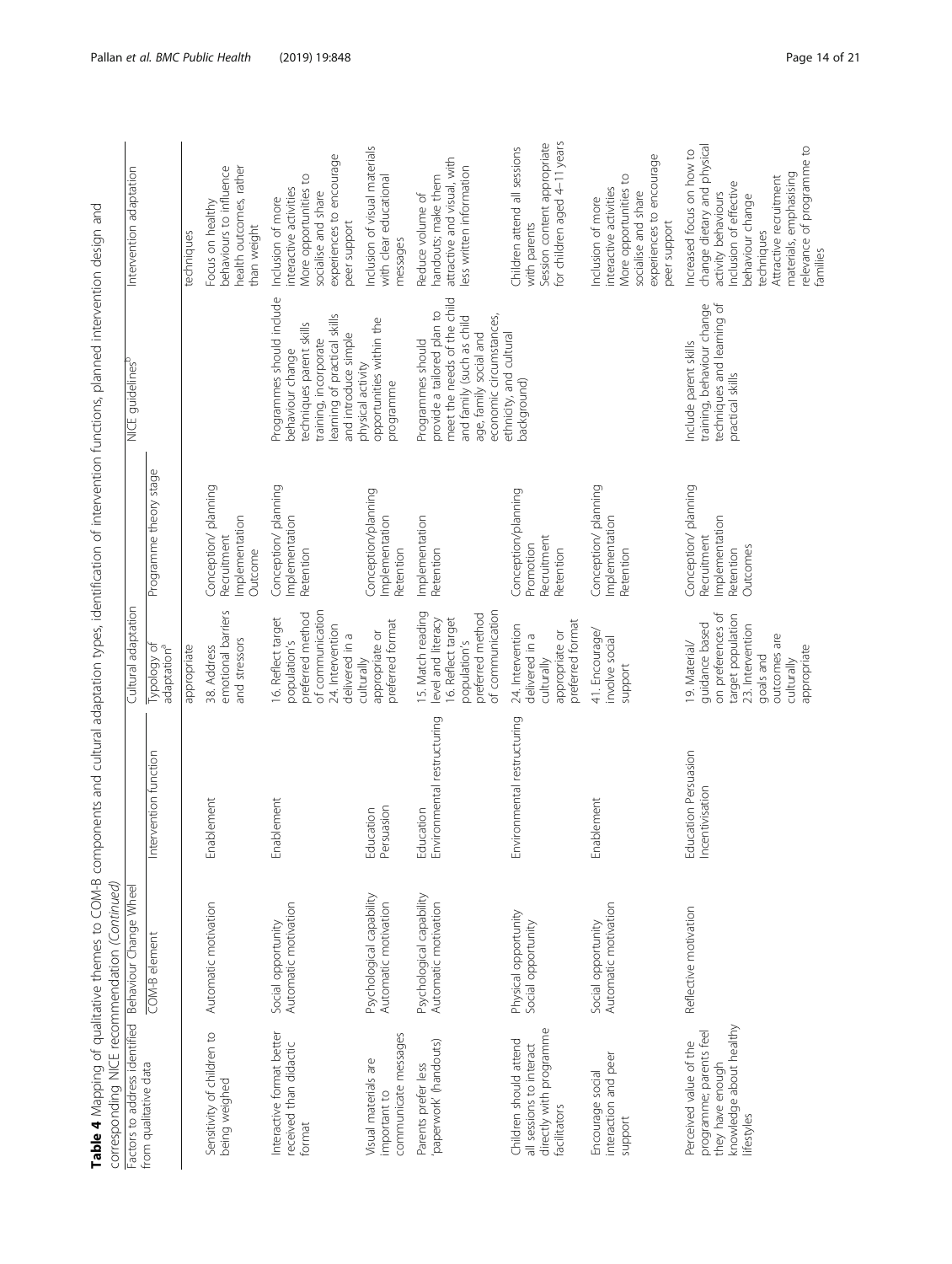| Table 4 Mapping of qualitative themes to COM-B components and cultural adaptation types, identification of intervention functions, planned intervention design and<br>corresponding NICE recommendation (Continued) |                                                          |                        |                                                                                                                                                                                                                                                                                                                                                                                              |                                                                              |                                                                                                                                                                                                            |                                                                                                                                                                                                                                                                                                                                                                                            |
|---------------------------------------------------------------------------------------------------------------------------------------------------------------------------------------------------------------------|----------------------------------------------------------|------------------------|----------------------------------------------------------------------------------------------------------------------------------------------------------------------------------------------------------------------------------------------------------------------------------------------------------------------------------------------------------------------------------------------|------------------------------------------------------------------------------|------------------------------------------------------------------------------------------------------------------------------------------------------------------------------------------------------------|--------------------------------------------------------------------------------------------------------------------------------------------------------------------------------------------------------------------------------------------------------------------------------------------------------------------------------------------------------------------------------------------|
| Factors to address identified Behaviour Change Wheel                                                                                                                                                                |                                                          |                        | Cultural adaptation                                                                                                                                                                                                                                                                                                                                                                          |                                                                              | NICE guidelines <sup>e</sup>                                                                                                                                                                               | Intervention adaptation                                                                                                                                                                                                                                                                                                                                                                    |
| from qualitative data                                                                                                                                                                                               | COM-B element                                            | Intervention function  | Typology of<br>adaptation <sup>a</sup>                                                                                                                                                                                                                                                                                                                                                       | Programme theory stage                                                       |                                                                                                                                                                                                            |                                                                                                                                                                                                                                                                                                                                                                                            |
|                                                                                                                                                                                                                     | Behaviour target 2: Improve physical activity behaviours |                        |                                                                                                                                                                                                                                                                                                                                                                                              |                                                                              |                                                                                                                                                                                                            |                                                                                                                                                                                                                                                                                                                                                                                            |
| Physical activities should<br>be included in the<br>sessions                                                                                                                                                        | Physical opportunity                                     | Enablement<br>Training | on preferences of<br>target population<br>appropriate food/<br>guidance based<br>19. Material/<br>36. Provide<br>ethnically/<br>culturally<br>activities                                                                                                                                                                                                                                     | Conception/planning<br>Implementation<br>Recruitment<br>Retention<br>Outcome | activity opportunities within<br>introduce simple physical<br>Programmes should<br>the programme                                                                                                           | Incorporate fun physical<br>programme sessions<br>activities into all                                                                                                                                                                                                                                                                                                                      |
| lack of time for physical<br>activity and reliance on<br>activity opportunities,<br>Lack of local physical<br>sedentary transport                                                                                   | Psychological capability<br>Physical opportunity         | Education<br>Training  | and cultural values<br>25. Consider target<br>population's social<br>appropriate food/<br>structural barriers<br>preferred format<br>home situations<br>22. Intervention<br>content targets<br>24. Intervention<br>to participation<br>appropriate or<br>delivered in a<br>employment/<br>populations<br>39. Address<br>36. Provide<br>ethnically/<br>culturally<br>activities<br>culturally | Conception/planning<br>Implementation<br>Retention<br>Outcome                | meet the needs of the child<br>provide a tailored plan to<br>and family (such as child<br>economic circumstances,<br>age, family social and<br>ethnicity, and cultural<br>Programmes should<br>background) | performed in the home and<br>Discuss active transport and<br>activities throughout, led by<br>other walking opportunities<br>simple movement patterns<br>nclude a range of physical<br>the facilitator, encouraging<br>opportunities that can be<br>Address cultural norms<br>limitations to physical<br>resulting in perceived<br>and aerobic exercise<br>require little time<br>activity |
| Perceived dangers of<br>undertaking physical<br>activity                                                                                                                                                            | Psychological capability<br>Automatic motivation         | Modelling<br>Training  | emotional barriers<br>structural barriers<br>to participation<br>and stressors<br>39. Address<br>38. Address                                                                                                                                                                                                                                                                                 | Implementation<br>Retention                                                  | activity opportunities within<br>introduce simple physical<br>Programmes should<br>the programme                                                                                                           | physical activities that can<br>Undertake fun and safe<br>be done at home                                                                                                                                                                                                                                                                                                                  |
| Parents' perceived ability<br>to effectively influence<br>their child's physical<br>activity behaviours                                                                                                             | Psychological capability                                 | Enablement Training    | behaviour patterns<br>addresses health<br>26. Intervention<br>23. Intervention<br>outcomes are<br>appropriate<br>goals and<br>culturally                                                                                                                                                                                                                                                     | Conception/planning<br>Implementation<br>Retention<br>Outcome                | Programmes should include<br>confidence and motivation<br>in ability to make changes<br>and also include parent<br>techniques to increase<br>behaviour change<br>skills training                           | Encourage parental physical<br>Improved social support to<br>Incorporate parenting skills<br>Set achievable targets and<br>encourage self-belief<br>rewards<br>training<br>activity                                                                                                                                                                                                        |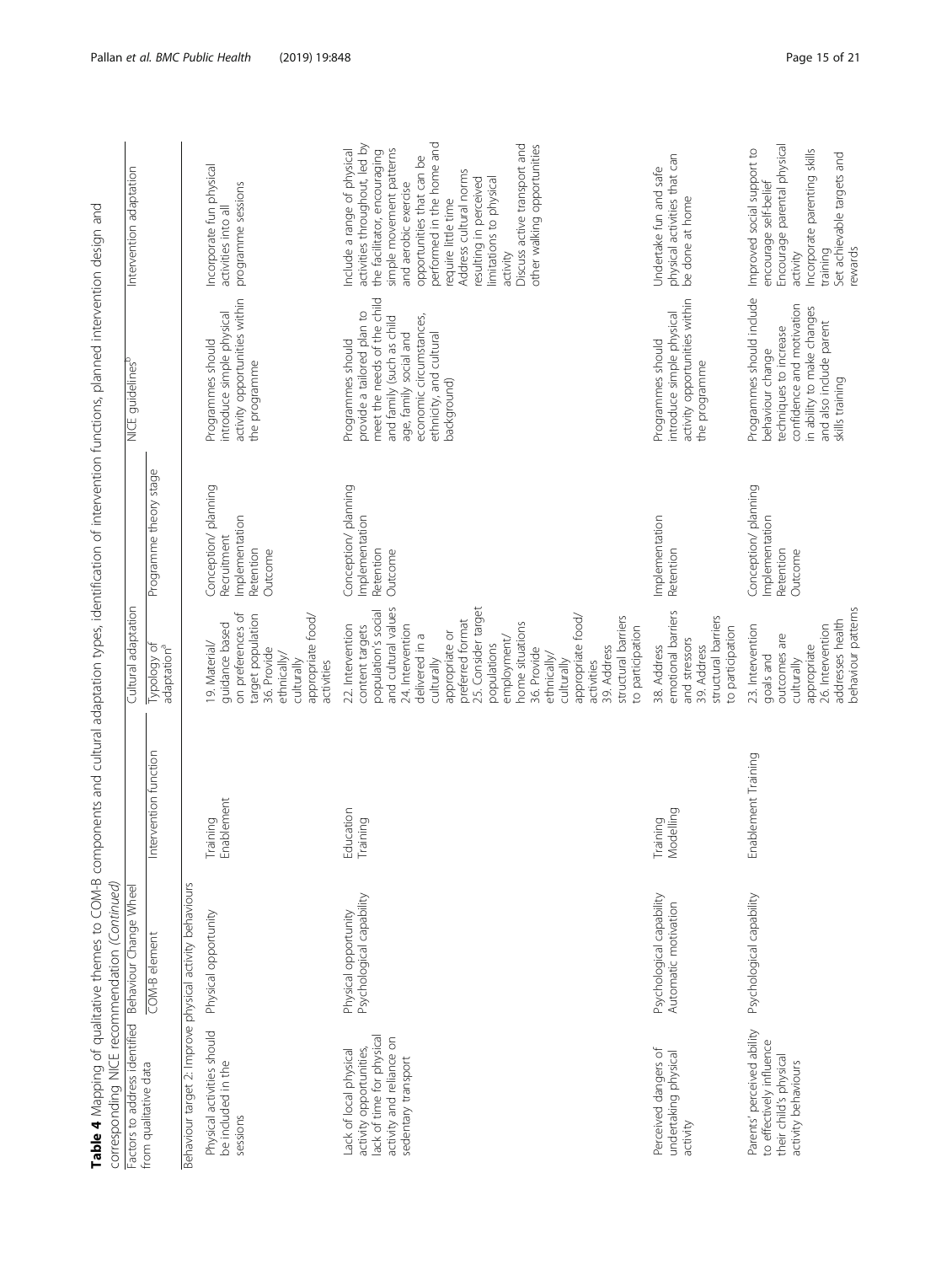| corresponding NICE recommendation (Continued)                                        |                                                  | Table 4 Mapping of qualitative themes to COM-B components and cultural adaptation types, identification of intervention functions, planned intervention design and |                                                                                                                                                                                                                                                                        |                                                    |                                                                                                                                                                                                            |                                                                                                                                                                                                                                                                 |
|--------------------------------------------------------------------------------------|--------------------------------------------------|--------------------------------------------------------------------------------------------------------------------------------------------------------------------|------------------------------------------------------------------------------------------------------------------------------------------------------------------------------------------------------------------------------------------------------------------------|----------------------------------------------------|------------------------------------------------------------------------------------------------------------------------------------------------------------------------------------------------------------|-----------------------------------------------------------------------------------------------------------------------------------------------------------------------------------------------------------------------------------------------------------------|
| Factors to address identified Behaviour Change Wheel                                 |                                                  |                                                                                                                                                                    | Cultural adaptation                                                                                                                                                                                                                                                    |                                                    | NICE guidelines <sup>E</sup>                                                                                                                                                                               | Intervention adaptation                                                                                                                                                                                                                                         |
| from qualitative data                                                                | COM-B element                                    | Intervention function                                                                                                                                              | Typology of<br>adaptation <sup>a</sup>                                                                                                                                                                                                                                 | Programme theory stage                             |                                                                                                                                                                                                            |                                                                                                                                                                                                                                                                 |
|                                                                                      |                                                  |                                                                                                                                                                    | emotional barriers<br>found in target<br>41. Encourage/<br>involve social<br>and stressors<br>populations<br>38. Address<br>support                                                                                                                                    |                                                    |                                                                                                                                                                                                            |                                                                                                                                                                                                                                                                 |
| Behaviour target 3: Improve dietary habits                                           |                                                  |                                                                                                                                                                    |                                                                                                                                                                                                                                                                        |                                                    |                                                                                                                                                                                                            |                                                                                                                                                                                                                                                                 |
| Asian and Western foods<br>A need to address both<br>in sessions focusing on<br>diet | Reflective motivation<br>Social opportunity      | Education<br>Enablement                                                                                                                                            | on preferences of<br>target population<br>appropriate food/<br>27. Dietary issues<br>guidance based<br>unique to their<br>43. Maintaining<br>significance of<br>19. Material/<br>36. Provide<br>ethnically/<br>culturally<br>activities<br>context<br>cultural<br>food | Conception/planning<br>Implementation<br>Retention | meet the needs of the child<br>provide a tailored plan to<br>and family (such as child<br>economic circumstances,<br>age, family social and<br>ethnicity, and cultural<br>Programmes should<br>background) | Nutrition education content<br>Encourage sharing of skills<br>to include traditional and<br>and experiences through<br>Western food examples<br>Sensitivity to the social<br>importance of food in<br>social interactivity and<br>different cultures<br>support |
| A need to know how to<br>prepare healthier food                                      | Physical capability                              | Training                                                                                                                                                           | appropriate food/<br>preferred format<br>24. Intervention<br>43. Maintaining<br>significance of<br>appropriate or<br>delivered in a<br>36. Provide<br>ethnically/<br>culturally<br>activities<br>culturally<br>cultural<br>food                                        | Conception/planning<br>Implementation<br>Outcome   | reading nutrition labels<br>incorporate learning of<br>practical skills such as<br>Programmes should                                                                                                       | to prepare traditional foods,<br>portion sizes healthier ways<br>Include content on healthy<br>alongside Western foods.<br>preparation and tasting<br>Hands on healthy food<br>session                                                                          |
| consumption of 'junk<br>food' and takeaways<br>Address excessive                     | Psychological capability<br>Physical opportunity | Training<br>Enablement                                                                                                                                             | on preferences of<br>target population<br>addresses health<br>guidance based<br>26. Intervention<br>19. Material/                                                                                                                                                      | Conception/planning<br>Implementation<br>Outcome   | Programmes should include<br>confidence and motivation<br>in ability to make changes<br>and also include parent<br>techniques to increase<br>behaviour change                                              | and change food availability<br>on undesirable behaviours<br>Set achievable targets and<br>parenting skills, cut down<br>Incorporate training on<br>in the home                                                                                                 |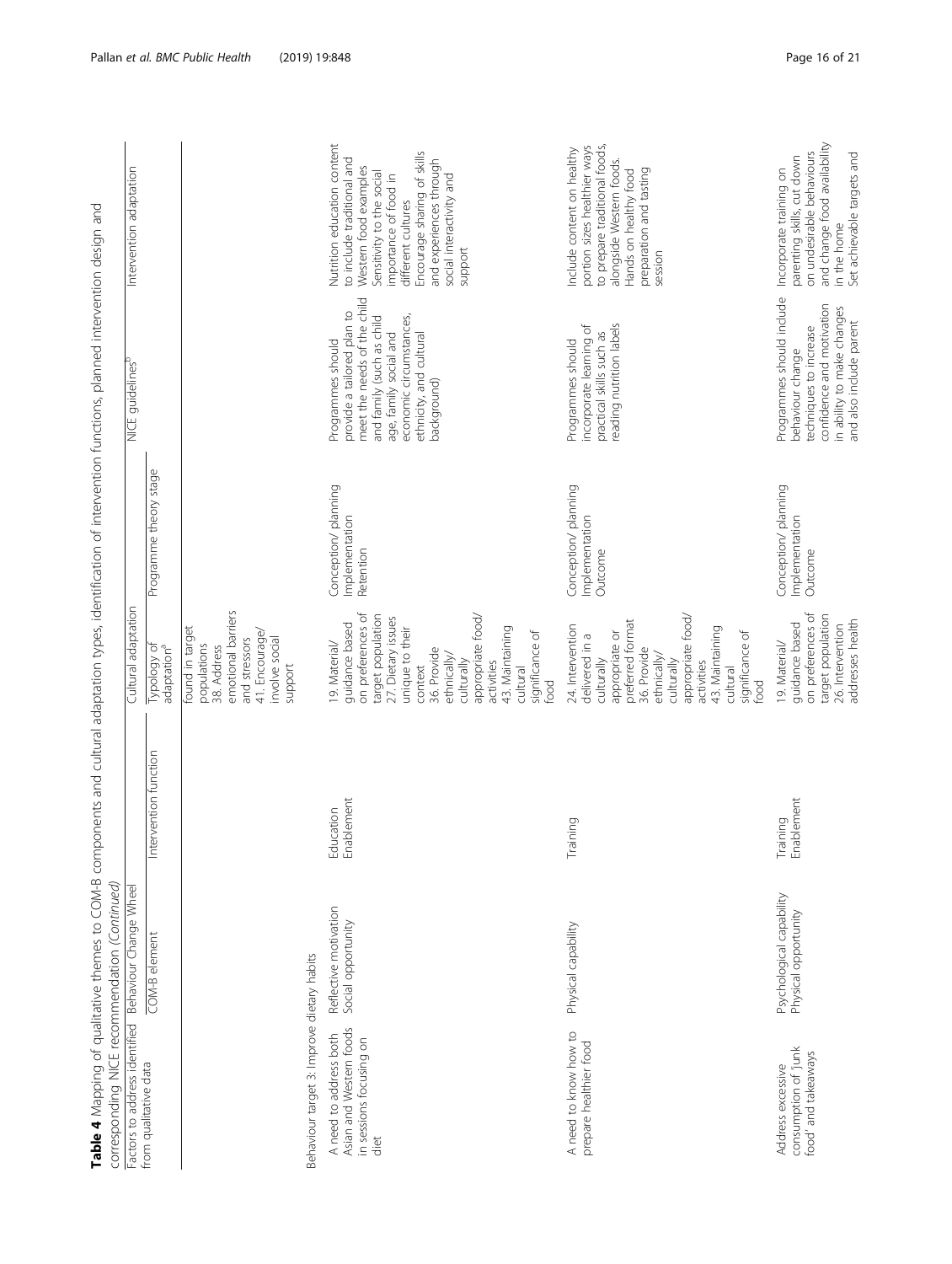|                                                                                                                                                                    | Intervention adaptation                                                       |                                        | rewards                                              | activities on food labelling<br>preparation and tasting<br>Hands on healthy food<br>Educational interactive<br>session                                  | Incorporate parenting skills<br>Improved social support to<br>healthy eating targets and<br>training. Set achievable<br>encourage self-belief<br>ewards                                                                                                                         |
|--------------------------------------------------------------------------------------------------------------------------------------------------------------------|-------------------------------------------------------------------------------|----------------------------------------|------------------------------------------------------|---------------------------------------------------------------------------------------------------------------------------------------------------------|---------------------------------------------------------------------------------------------------------------------------------------------------------------------------------------------------------------------------------------------------------------------------------|
|                                                                                                                                                                    | NICE guidelines <sup>p</sup>                                                  |                                        | skills training                                      | eading nutrition labels<br>incorporate learning of<br>practical skills such as<br>Programmes should                                                     | Programmes should include<br>confidence and motivation<br>in ability to make changes<br>and also include parent<br>techniques to increase<br>behaviour change<br>skills training                                                                                                |
| Table 4 Mapping of qualitative themes to COM-B components and cultural adaptation types, identification of intervention functions, planned intervention design and | Cultural adaptation                                                           | Programme theory stage                 |                                                      | Conception/planning<br>Implementation<br>Outcome                                                                                                        | Conception/planning<br>mplementation<br>Retention<br>Outcome                                                                                                                                                                                                                    |
|                                                                                                                                                                    |                                                                               | adaptation <sup>a</sup><br>Typology of | behaviour patterns<br>found in target<br>populations | on preferences of<br>appropriate food<br>target population<br>guidance based<br>19. Material/<br>36. Provide<br>ethnically/<br>culturally<br>activities | behaviour patterns<br>emotional barriers<br>addresses health<br>23. Intervention<br>26. Intervention<br>found in target<br>41. Encourage/<br>outcomes are<br>and stressors<br>involve social<br>populations<br>appropriate<br>38. Address<br>goals and<br>culturally<br>support |
|                                                                                                                                                                    |                                                                               | Intervention function                  |                                                      | Training                                                                                                                                                | Enablement Training                                                                                                                                                                                                                                                             |
|                                                                                                                                                                    |                                                                               | <b>COM-B</b> element                   |                                                      | Physical capability                                                                                                                                     | Psychological capability                                                                                                                                                                                                                                                        |
| corresponding NICE recommendation (Continued)                                                                                                                      | Factors to address identified Behaviour Change Wheel<br>from qualitative data |                                        |                                                      | food labelling and<br>purchasing healthy foods<br>Difficulty understanding                                                                              | Parents' perceived ability<br>to influence their child's<br>eating behaviours                                                                                                                                                                                                   |

<sup>a</sup>n Liu et al.'s Typology of cultural adaptation, each adaptation type is numbered and it is these numbers that are used in this column<br><sup>b</sup>NICE guideline PH47:Weight management: lifestyle services for overweight or obese an Liu et al.'s Typology of cultural adaptation, each adaptation type is numbered and it is these numbers that are used in this column and it is these numbers that are used in this column bNICE guideline PH47:Weight management: lifestyle services for overweight or obese children and young people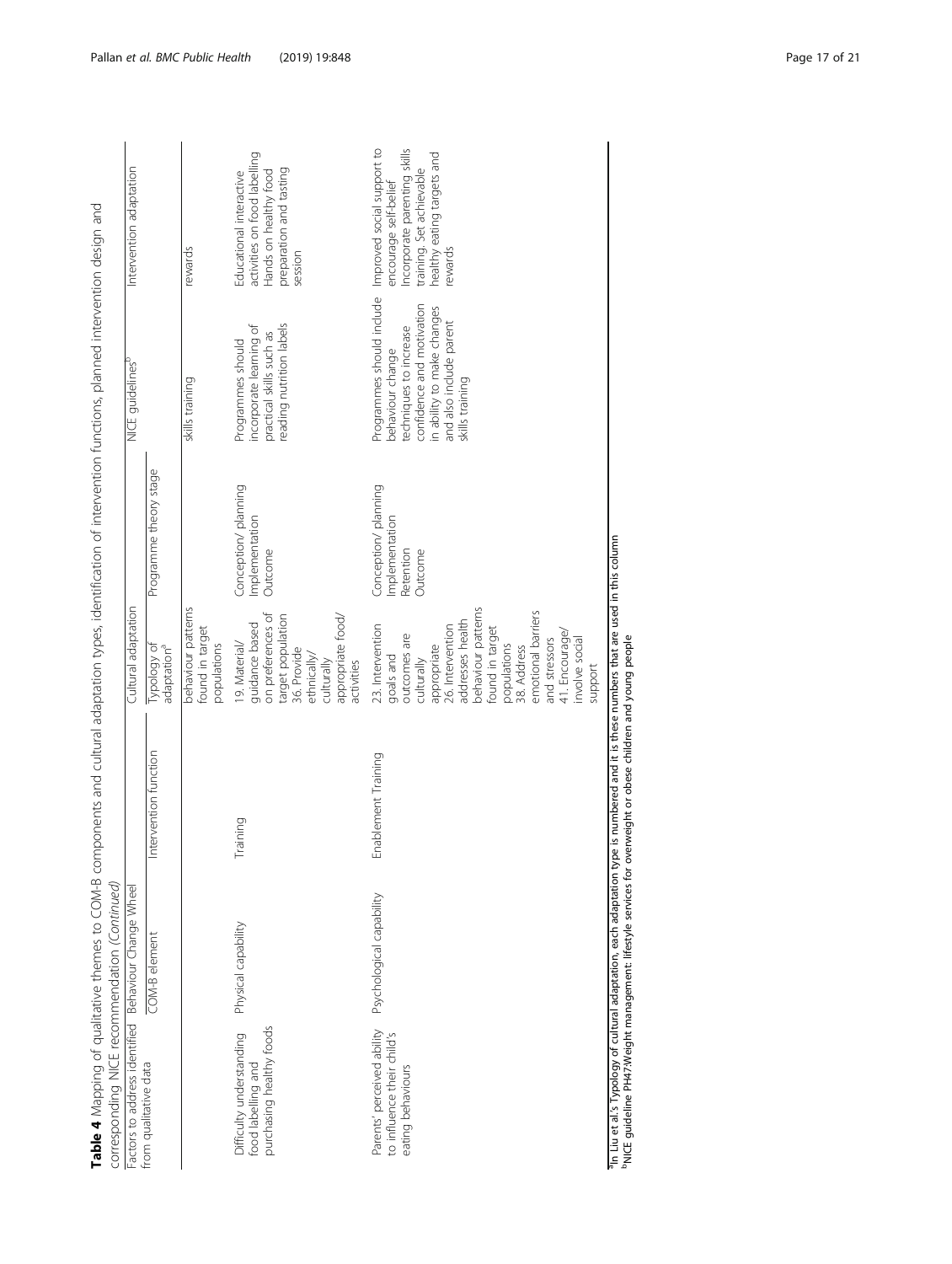Template for Intervention Description and Replication (TIDieR) checklist [[37\]](#page-20-0) (see Additional file [2\)](#page-18-0).

#### Programme promotion and recruitment

The initial written and verbal contact with families who were referred to the service was modified so that non-English speaking parents were contacted by telephone in their preferred language.

#### Key changes to programme structure and delivery

Session length was increased from 60 to 90 min, and provision of weekend programmes was increased. Children were included in all programme sessions. Flexibility was built into all programme sessions to enable a degree of tailoring to the individual families attending. This was achieved through the development of interactive activities that helped families identify their specific challenges and have the opportunity to discuss these with the facilitator.

#### Session content

The emphasis of the programme was changed so that there was more focus on changing eating and physical activity behaviours to improve health, and less focus on weight. Sessions were adapted to include much more interactivity, and physically active elements were introduced into every session. Content was also designed to encourage interaction and peer support between the families. Behaviour change techniques were incorporated across the programme, and a specific parenting session was developed to help parents think about how they can best support their child to change their behaviours.

#### Developed resources

Colourful visual display boards and resources for the interactive activities were developed for use within the sessions, as this was recognised as an important factor in engaging children and families. All materials were designed to have pictorial representations and minimal written information. To further encourage interactivity, a website was developed as a supporting resource for families (both parents and children). This was mainly in English, but Urdu and Bengali translations were available for the front page introduction and the Frequently Asked Questions section. A facilitator guide and two facilitator training sessions were developed.

#### **Discussion**

The aim of this study was to adapt a selected child weight management programme to make it more relevant and acceptable to Pakistani and Bangladeshi families so that once they commenced the programme, they would be more likely to complete it. The intervention adaptation process was multistage and iterative, and was informed by the experiences and views of programme participants and providers, as well as incorporating the available research evidence relating to children's weight management intervention.

The BCW [[33\]](#page-20-0) and Typology of cultural adaptation [[15\]](#page-19-0) frameworks enabled us to use the qualitative data to develop a theoretical understanding of the behaviour of families and how adaptations to the programme could support behaviour change whilst also being acceptable to all families. This resulted in explicit articulation of how the different elements of the programme were designed to positively influence the identified target behaviours. The cultural adaptation typology enabled a focus on cultural needs throughout the process, but it became clear that many of the adaptations required were not specific to the cultural groups that we were focusing on, and related more to addressing the daily challenges faced by families that impaired their ability to undertake healthy behaviours. It was also clear from the qualitative study and local programme information that there is a need to deliver the programme in a flexible and responsive way so that the needs of individual families are met, as family contexts differ greatly, regardless of their ethnicity. Therefore, the adapted intervention was designed to incorporate flexibility so that facilitators delivering the programme could respond to the needs of all participants. This approach is coherent with the recognised need for a conceptual shift from a traditional focus on 'ethnic groups' to a greater understanding of population diversification in terms of a range of related and dynamic factors linked to migration (so-called superdiversity) [\[38](#page-20-0)].

The adaptation process also provided opportunity to ensure that the design of the programme was informed by the current children's weight management research evidence. We searched for all relevant literature but there was little further information to add that was not already captured in the NICE guidelines [\[5\]](#page-19-0), which were published in November 2013 and were underpinned by two compre-hensive systematic literature reviews [\[30,](#page-20-0) [31\]](#page-20-0). Therefore, the adaptation process incorporated an explicit step of considering any relevant NICE recommendations.

Cultural adaptation can occur at two levels: surface and deep structure adaptations. The former are adaptations which address the visible characteristics of a minority ethnic group, for example, adaptations to address language needs or including culturally matched images and foods in materials. The latter address less visible aspects such as core values and beliefs that contribute to a person's world view [\[39,](#page-20-0) [40\]](#page-20-0). The adaptations made in this study addressed both levels. The responsiveness of the programme to individual family contexts, the focus on health rather than weight loss, and the fostering of peer support are all adaptations at the deep structural level.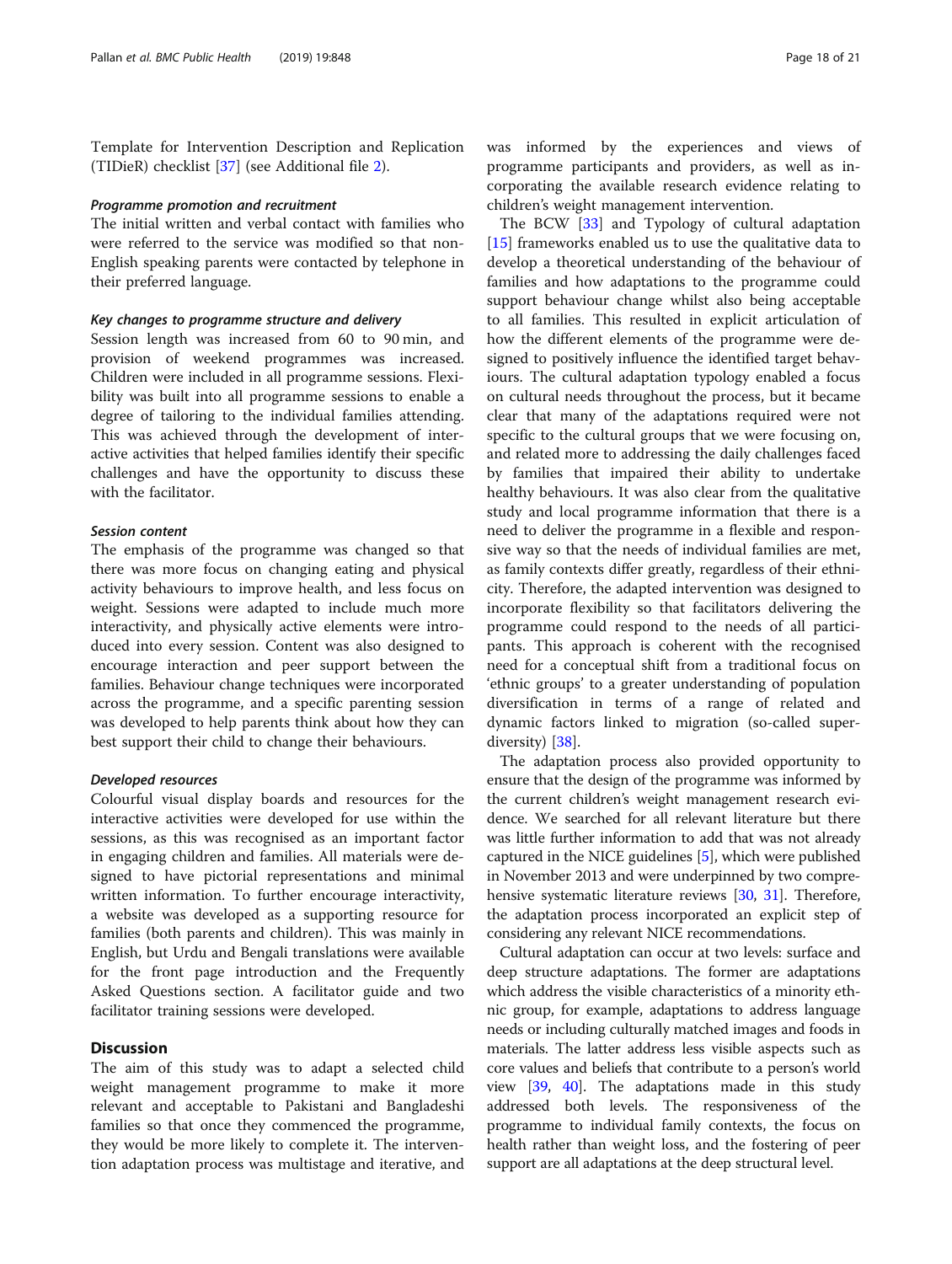<span id="page-18-0"></span>There is still relatively little research into the cultural adaptation of health promotion programmes. In 2012 a landmark review on health promotion programme adaptation for minority ethnic groups was published. This synthesised literature on health promotion programmes targeting diet, physical activity and smoking [\[15](#page-19-0)], and highlighted that most research in this field is US based and focused on African-American communities, which limits the applicability of the findings to the UK context. This is reflected in childhood obesity intervention research, where the focus has been on US minority ethnic communities. Systematic reviews of culturally targeted interventions have highlighted that adaptations are often confined to the surface level, although there are some examples of deep structural adaptations [\[14](#page-19-0), [41\]](#page-20-0). A lack of reporting of the adaptation strategies used has also been highlighted [[41\]](#page-20-0), which limits understanding of the theory which underpins the adapted programmes. A particular strength of this study is that we have used formative research and applied theoretical frameworks in our cultural adaptation approach, which has resulted in explicit articulation of the theory underpinning the adaptations made to the programme.

The study had some limitations. Recruitment to the qualitative study was challenging, with limited success in recruiting participants in the completing group to the FGs, despite efforts to make them as convenient and accessible as possible. There may be cultural reasons contributing to this non-attendance, which we have yet to identify. These may in part also contribute to high attrition from weight management programmes seen in families from these communities. The low number of participants in the FGs potentially limited the richness of the data, as group sizes of 6–8 are needed to maximise group interaction and discussion [[28\]](#page-19-0). However, even with the limitations of the FG data, we were still able to identify differences between the completing and non-completing/non-attending families (e.g. perceptions of their child's weight as a problem, expectations around gaining new knowledge from programme attendance etc.). Another potential limitation is that despite explaining the nature of the research, and that it was being undertaken by an independent organisation, some participants still believed the research team to be part of the children's weight management service, which may have influenced the data obtained in the study. For example, they may have been less willing to be critical of the programme. Even taking into account these limitations, we were able to collect rich data that yielded valuable information that fed into the adaptation process.

It is possible that adapting the programme to suit the specific needs of Pakistani and Bangladeshi families could be discordant with families from other cultural communities. However, many of the issues raised by

parents within this study are coherent with the wider literature on barriers and facilitators to families attending weight management programmes [[42](#page-20-0)]. In addition, flexibility to respond to different family contexts was incorporated into the adapted intervention, which enables a degree of tailoring to all families. The subsequent feasibility trial of this culturally adapted intervention that we have undertaken and reported in a separate paper [[20](#page-19-0)] gives further information on the acceptability of the programme to Pakistani and Bangladeshi families, and families who are not from these communities.

#### Conclusions

In this paper we have presented a process of cultural adaptation of a children's weight management programme, which has resulted in a programme that is culturally adapted at both the surface and deep structural levels. The process undertaken has enabled us to explicitly articulate the theory which underpins the adaptations that have been made. The theoretical approach that we used could potentially be replicated by others who are planning to culturally adapt health promotion programmes.

#### Additional files

[Additional file 1:](https://doi.org/10.1186/s12889-019-7159-5) CHANGE study: an example of the intervention adaptation process. (DOCX 14 kb)

[Additional file 2:](https://doi.org/10.1186/s12889-019-7159-5) The CHANGE study adapted children's weight management intervention: Template for Intervention Description and Replication (TIDieR) checklist. (DOCX 18 kb)

#### Abbreviations

BCW: Behaviour Change Wheel; BMI: Body Mass Index; CHANGE: Child weigHt mANaGement for Ethnically diverse communities; COM-B: Capability, Opportunity, Motivation and Behaviour; FG: Focus Group; MRC: Medical Research Council; NHS: National Health Service; NICE: National Institute for Health and Care Excellence; RCT: Randomised Controlled Trial; TIDieR: Template for Intervention Description and Replication; UK: United Kingdom; USA: United States of America

#### Acknowledgements

We thank the parents and the NHS delivery staff who participated in the study. We acknowledge the support and collaboration of the Birmingham Community Healthcare NHS Trust children's weight management provider team, and the Birmingham City Council Public Health team. We thank all the administrative and research staff who contributed to the study: Andrea Anastassiou, Laura Ocansey, Aisha Ahmad, Minara Bibi and Salma Khan; and thank James Martin for his statistical advice. We would like to thank members of the Parent Advisory Panel for their advice throughout the study: Mrs. Zahida Arif, Mrs. Shazia Begum and Mrs. Masuma Chaudry. We would like acknowledge members of the external Study Steering Committee for overseeing the study: Dr. Wendy Robertson, University of Warwick (Chair), Professor Mark Johnson, De Montfort University, Leicester, Dr. Ruth Kipping, University of Bristol, and Mrs. Shahin Ashraf (public representative).

#### Authors' contributions

MP (Principal Investigator) led the design and conduct of the study throughout, and drafted the manuscript. TG coordinated the study, undertook the qualitative study and intervention development process, and contributed to drafting the manuscript. LG contributed to the design and analysis of the qualitative study. KH, JB and EM contributed to the intervention adaptation process and final intervention design, and the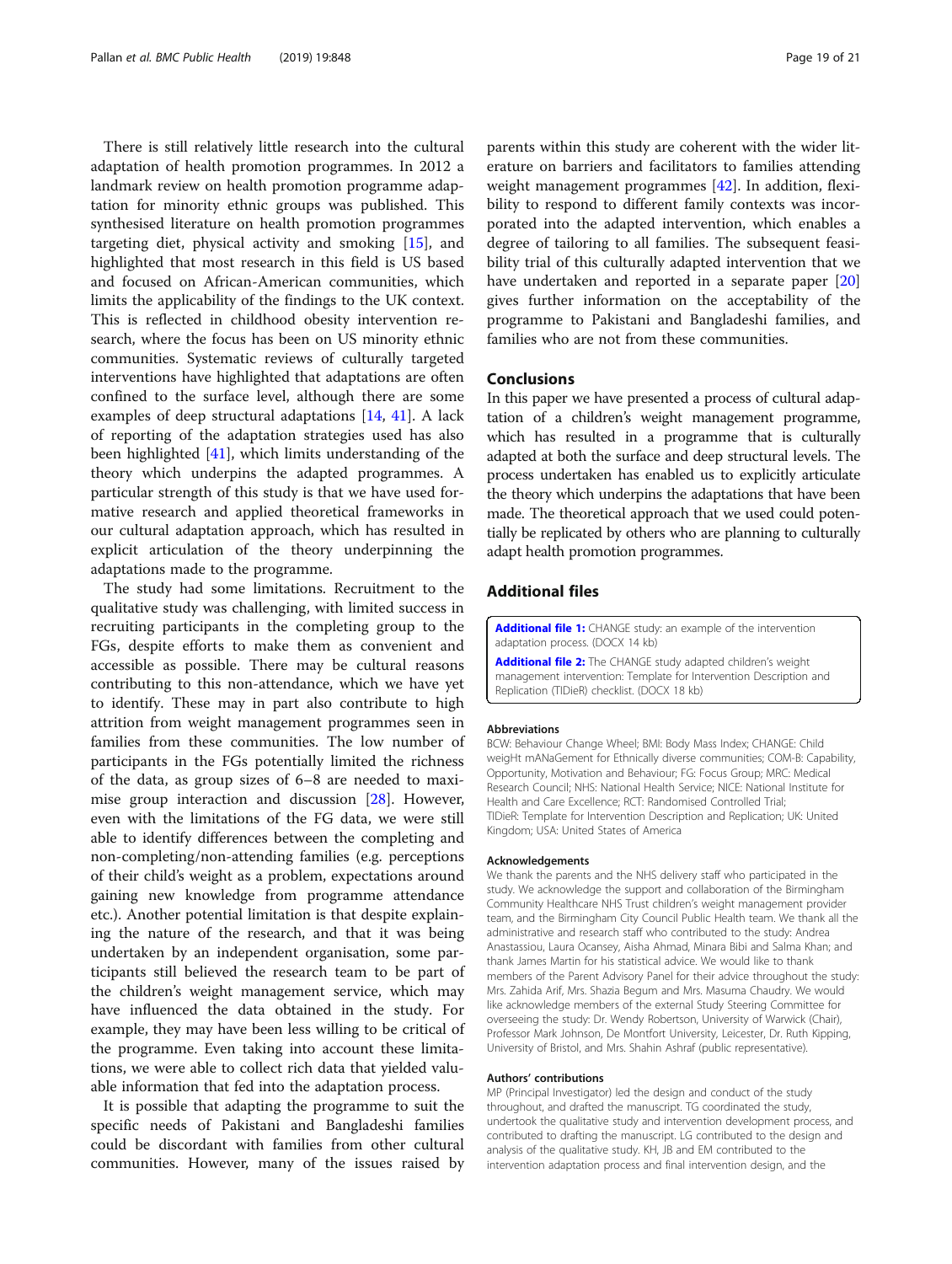<span id="page-19-0"></span>overall design and conduct of the study. EL, EF, KJ, JLT, PG and JP contributed to the overall design and conduct of the study, and interpretation of the findings. PA mentored the Principal Investigator and contributed to the overall design and conduct of the study, and interpretation of the findings. All authors read and approved the final version of the manuscript.

#### Funding

The study was funded by the National Institute for Health Research Health Technology Assessment Programme (project number 12/137/05). The funding body had no role in the design of the study and collection, analysis, and interpretation of data and in writing the manuscript. The views expressed are those of the authors and not necessarily those of the NHS, the NIHR or the Department of Health and Social Care. Kate Jolly is part-funded by the Collaboration for Leadership in Applied Health Research and Care West Midlands.

#### Availability of data and materials

All data are available on request from the corresponding author.

#### Ethics approval and consent to participate

Ethical approval for the study was received from the Edgbaston Local Research Ethics Committee in July 2014 (14/WM/1036). Written consent was obtained from all participants.

#### Consent for publication

Not applicable.

#### Competing interests

EM was the manager of the First Steps children's weight management programme (the programme on which this study is based). PA is a member of the National Institute for Health Research Public Health Research Funding Board. The authors have no other competing interests to declare.

#### Author details

<sup>1</sup>Institute of Applied Health Research, University of Birmingham, Edgbaston, Birmingham B15 2TT, UK. <sup>2</sup>Department for Health, University of Bath, University of Bath, Bath BA2 7AY, UK. <sup>3</sup>School of Life and Health Sciences, Aston University, Aston Triangle, Birmingham B4 7ET, UK. <sup>4</sup>Warwick Medical School, University of Warwick, Coventry CV4 7AL, UK. <sup>5</sup>School of Social Policy, University of Birmingham, Edgbaston, Birmingham B15 2TT, UK. <sup>6</sup>Birmingham Community Healthcare NHS Trust, 1 Priestley Wharf, Holt Street, Birmingham B7 4BN, UK. <sup>7</sup>School of Sport, Exercise and Rehabilitation Sciences, University of Birmingham, Edgbaston, Birmingham B15 2TT, UK.

## Received: 16 April 2018 Accepted: 12 June 2019<br>Published online: 28 June 2019

#### References

- 1. NHS Digital. National Child Measurement Programme England, 2016/17 school year. 2017. [https://digital.nhs.uk/data-and-information/publications/](https://digital.nhs.uk/data-and-information/publications/statistical/national-child-measurement-programme/2016-17-school-year) [statistical/national-child-measurement-programme/2016-17-school-year](https://digital.nhs.uk/data-and-information/publications/statistical/national-child-measurement-programme/2016-17-school-year). Accessed 19 June 2019.
- 2. NHS Digital. National Child Measurement Programme England, 2016–17: tables. 2017. [https://digital.nhs.uk/data-and-information/publications/](https://digital.nhs.uk/data-and-information/publications/statistical/national-child-measurement-programme/2016-17-school-year#resources) [statistical/national-child-measurement-programme/2016-17-school](https://digital.nhs.uk/data-and-information/publications/statistical/national-child-measurement-programme/2016-17-school-year#resources)[year#resources.](https://digital.nhs.uk/data-and-information/publications/statistical/national-child-measurement-programme/2016-17-school-year#resources) Accessed 19 June 2019.
- 3. Whincup PH, Gilg JA, Papacosta O, Seymour C, Miller GJ, Alberti K, et al. Early evidence of ethnic differences in cardiovascular risk: cross sectional comparison of British south Asian and white children. BMJ. 2002;324:635.
- Bhopal R, Unwin N, White M, Yallop J, Walker L, Alberti K, et al. Heterogeneity of coronary heart disease risk factors in Indian, Pakistani, Bangladeshi, and European origin populations: cross sectional study. BMJ. 1999;319:215–20.
- 5. National Institute for Health and Care Excellence. Weight management: lifestyle services for overweight or obese children and young people 2013. <https://www.nice.org.uk/guidance/ph47>. Accessed 14 Feb 2018.
- 6. Oude Luttikhuis H, Baur L, Jansen H, Shrewsbury VA, O'Malley C, Stolk RP, et al. Interventions for treating obesity in children. Cochrane Collaboration. 2009. [https://www.cochranelibrary.com/cdsr/doi/10.1002/](https://www.cochranelibrary.com/cdsr/doi/10.1002/14651858.CD001872.pub2/full) [14651858.CD001872.pub2/full.](https://www.cochranelibrary.com/cdsr/doi/10.1002/14651858.CD001872.pub2/full) Accessed 19 June 2019.
- Reduction in BMI z-score and improvement in cardiometabolic risk factors in obese children and adolescents. The Oslo adiposity intervention study-a hospital/public health nurse combined treatment. BMC Pediatr. 2011;11:47.
- 8. Staniford LJ, Breckon JD, Copeland RJ. Treatment of childhood obesity: a systematic review. J Child Fam Stud. 2012;21:545–64.
- 9. Upton P, Taylor C, Erol R, Upton D. Family-based childhood obesity interventions in the UK: a systematic review of published studies. Community Practitioner. 2014;87:25–9.
- 10. Pasick RJ, D'onofrio CN, Otero-Sabogal R. Similarities and differences across cultures: questions to inform a third generation for health promotion research. Health Educ Q. 1996;23(Suppl 1):142–61.
- 11. Chen J-L, Weiss S, Heyman MB, Lustig RH. Efficacy of a child-centred and family-based program in promoting healthy weight and healthy behaviors in Chinese American children: a randomized controlled study. J Public Health. 2009;32:219–29.
- 12. Savoye M, Nowicka P, Shaw M, Yu S, Dziura J, Chavent G, et al. Long-term results of an obesity program in an ethnically diverse pediatric population. Pediatrics. 2011. <https://doi.org/10.1542/peds.2010-0697>.
- 13. Croker H, Viner RM, Nicholls D, Haroun D, Chadwick P, Edwards C, et al. Familybased behavioural treatment of childhood obesity in a UK National Health Service setting: randomized controlled trial. Int J Obes. 2012;36:16–26.
- 14. Barr-Anderson DJ, Adams-Wynn AW, DiSantis KI, Kumanyika S. Familyfocused physical activity, diet and obesity interventions in African–American girls: a systematic review. Obes Rev. 2013;14:29–51.
- 15. Liu JJ, Davidson E, Bhopal RS, White M, Johnson MR, Netto G, Deverill M, Sheikh A. Adapting health promotion interventions to meet the needs of ethnic minority groups: mixed-methods evidence synthesis. Health Technol Assess. 2012;16(44):1.
- 16. Kalarchian MA, Levine MD, Arslanian SA, Ewing LJ, Houck PR, Cheng Y, et al. Family-based treatment of severe pediatric obesity: randomized, controlled trial. Pediatrics. 2009;124:1060–8.
- 17. Fagg J, Cole TJ, Cummins S, Goldstein H, Morris S, Radley D, Sacher P, Law C. After the RCT: who comes to a family-based intervention for childhood overweight or obesity when it is implemented at scale in the community?. J Epidemiol Community Health. 2015;69:142–8.
- 18. Williams NA, Coday M, Somes G, Tylavsky FA, Richey PA, Hare M. Risk factors for poor attendance in a family-based pediatric obesity intervention program for young children. J Dev Behav Pediatr. 2010;31:705.
- 19. Welsby D, Nguyen B, O'Hara BJ, Innes-Hughes C, Bauman A, Hardy LL. Process evaluation of an up-scaled community based child obesity treatment program: NSW Go4Fun®. BMC Public Health. 2014;14:140.
- Pallan M, Hurley KL, Griffin T, Lancashire E, Blissett J, Frew E, et al. A clusterrandomised feasibility trial of a children's weight management programme: the child weigHt mANaGement for ethnically diverse communities (CHANGE) study. Pilot and feasibility studies. 2018;4:175.
- 21. Birmingham City Council. 2011 Census in Birmingham: population and migration topic report. 2013. [https://www.birmingham.gov.uk/downloads/](https://www.birmingham.gov.uk/downloads/file/4564/2011_census_birmingham_population_and_migration_reportpdf) [file/4564/2011\\_census\\_birmingham\\_population\\_and\\_migration\\_reportpdf](https://www.birmingham.gov.uk/downloads/file/4564/2011_census_birmingham_population_and_migration_reportpdf). Accessed 14 Feb 2018.
- 22. Cole TJ, Freeman JV, Preece MA. Body mass index reference curves for the UK, 1990. Arch Dis Child. 1995;73:25–9.
- 23. Sacher PM, Kolotourou M, Chadwick PM, Cole TJ, Lawson MS, Lucas A, et al. Randomized controlled trial of the MEND program: a family-based community intervention for childhood obesity. Obesity. 2010;18(Suppl 1): S62–8.
- 24. Rudolf M, Christie D, McElhone S, Sahota P, Dixey R, Walker J, et al. WATCH IT: a community based programme for obese children and adolescents. Arch Dis Child. 2006;91:736–9.
- 25. Campbell M, Fitzpatrick R, Haines A, Kinmonth AL. Framework for design and evaluation of complex interventions to improve health. BMJ. 2000;32:694–6.
- 26. Craig P, Dieppe P, Macintyre S, Michie S, Nazareth I, Petticrew M. Developing and evaluating complex interventions: the new Medical Research Council guidance. BMJ. 2008;337:a1655.
- 27. Michie S, van Stralen MM, West R. The behaviour change wheel: a new method for characterising and designing behaviour change interventions. Implement Sci. 2011;6:42.
- 28. Kitzinger J. In: Holloway I, editor. Qualitative research in health care Focus group research: using group dynamics to explore perceptions, experiences and understandings. Maidenhead: Open University Press; 2005. p. 56–69.
- 29. Pope C, Ziebland S, Mays N. Analysing qualitative data. BMJ. 2000;320:114.